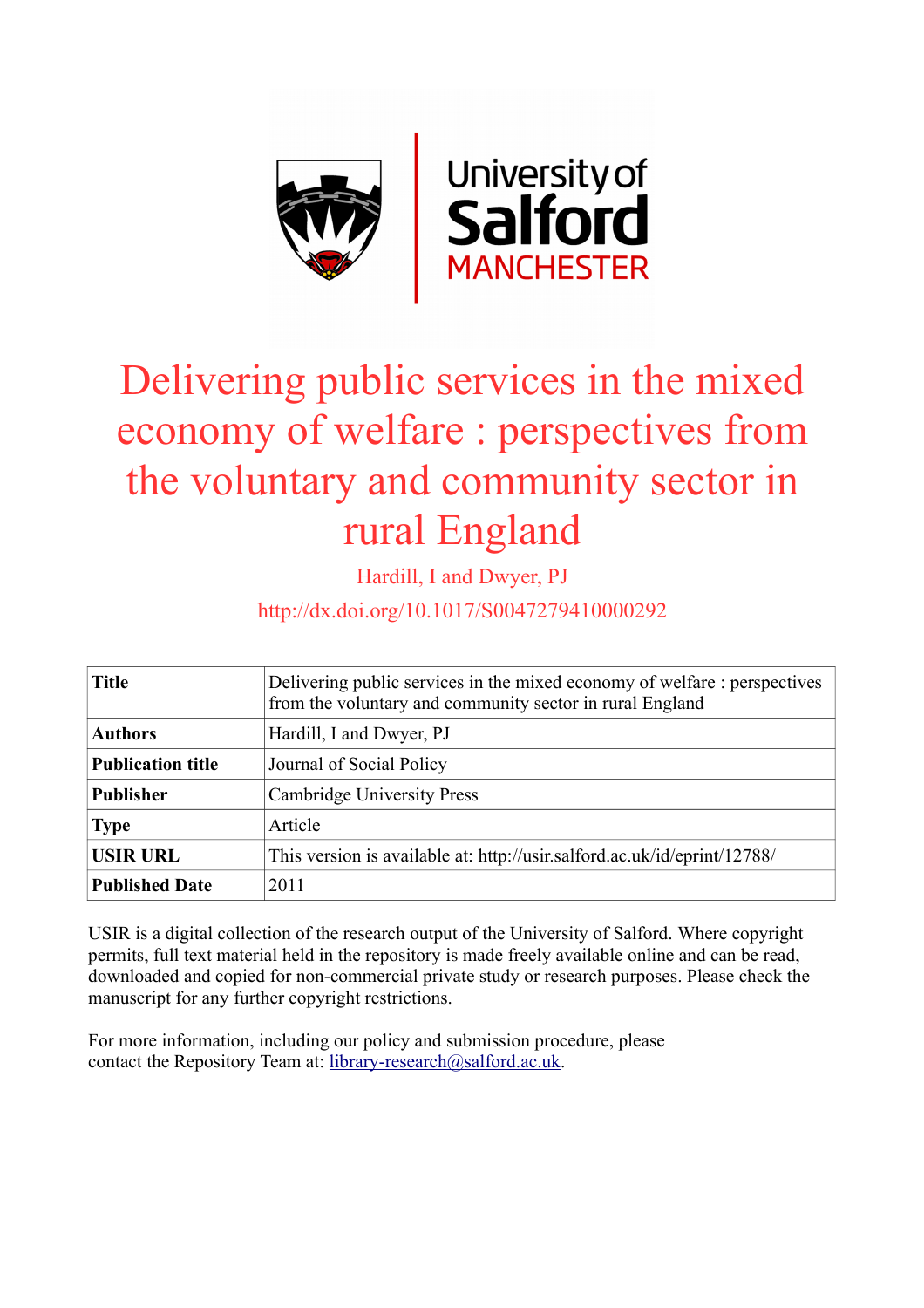**Delivering public services in the mixed economy of welfare: Perspectives from the voluntary and community sector in rural England.**

### **Irene Hardill and Peter Dwyer**

### **Abstract**

The voluntary and community sector in England is playing an increasingly important role in the delivery of public services to older adults and in doing so they rely on unpaid volunteers. In this paper we draw on the findings of a recent qualitative study of the impact on the voluntary and community sector of delivering 'low level' public services that promote independent living and wellbeing in old age. The fieldwork focused on services that help older adults aged 70+ living in remote rural communities across three English regions. Those charged with service delivery, which is increasingly the voluntary and community sector, face particular challenges such as uncertain funding regimes, and reliance on volunteer labour.

### **Key words**

Older adults, rural areas, voluntary and community sector, public service delivery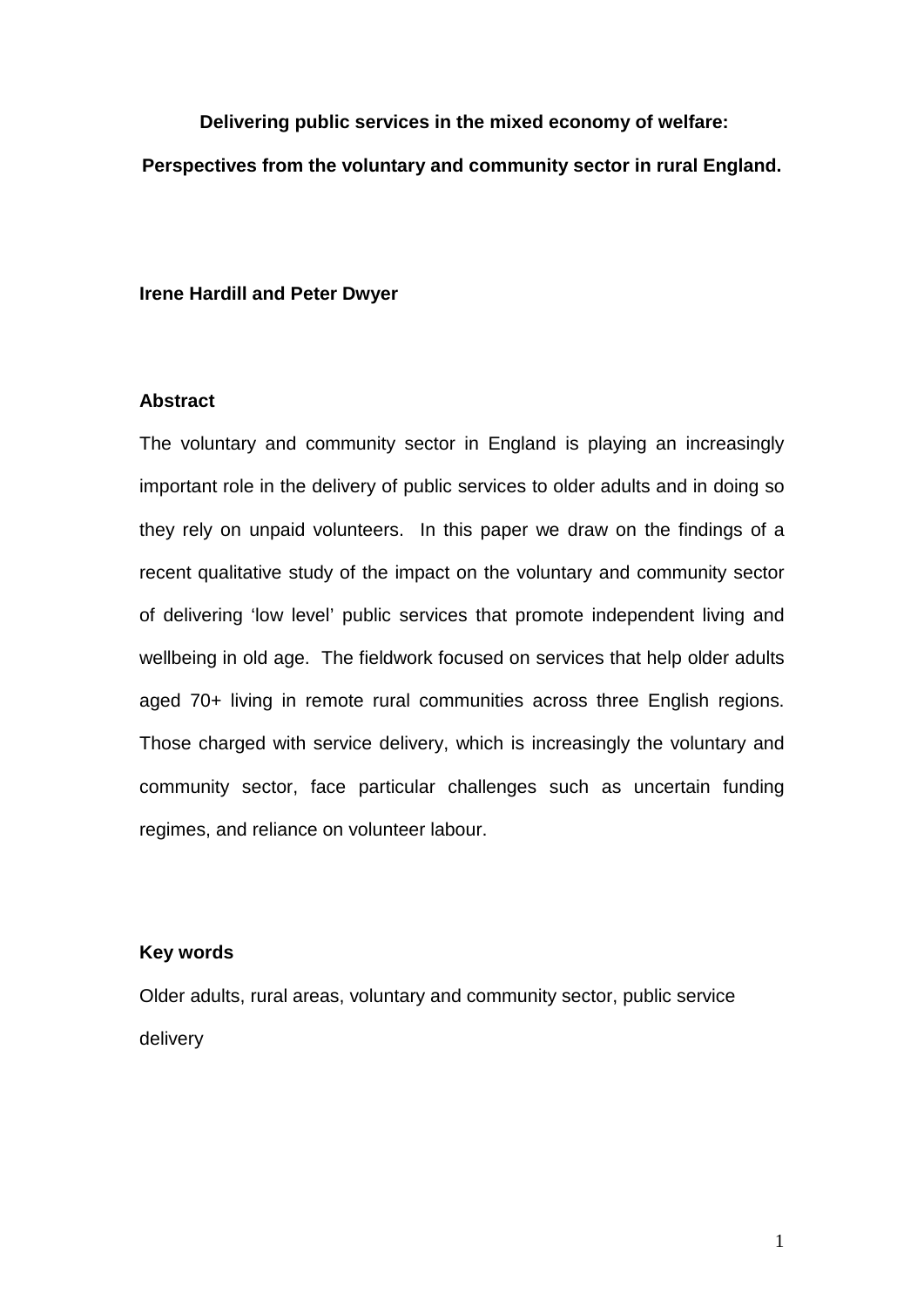### **Introduction**

This article focuses on what are often referred to as 'low level services', a term that is sometimes used by health care professionals to refer to services that help older people to continue living in their own homes for as long as possible (Clark *et al*., 1998). Concern has been expressed with the notion 'low level', as it suggests that some services are less important than others (Clough *et al*., 2007). In considering a range of community-based services and activities that support older people (aged 70 plus) living in remote rural communities in England, from the outset we would argue that such services are only low level in terms of both their costs and profile when compared to other more mainstream services (e.g. medical, community and residential care initiatives) designed to meet the needs of senior citizens.

Many such services, that offer that 'little bit of help' (Baldcock and Hadlow, 2002) to older people, to help sustain their self confidence, identity and residence in their own homes are delivered under contract by the voluntary and community sector (VCS). The VCS is that part of the economy beyond the public and private sectors, and is variously known as the voluntary and community sector /social economy/third sector. For the sake of brevity we adopt in this paper the inclusive 'voluntary and community sector (including social enterprises)' commonly abbreviated to VCS. Specifically we draw on data and insights from a recent qualitative study that focused on six services which variously provide lunch clubs, welfare rights information and advice, befriending and community warden services for older people living in villages,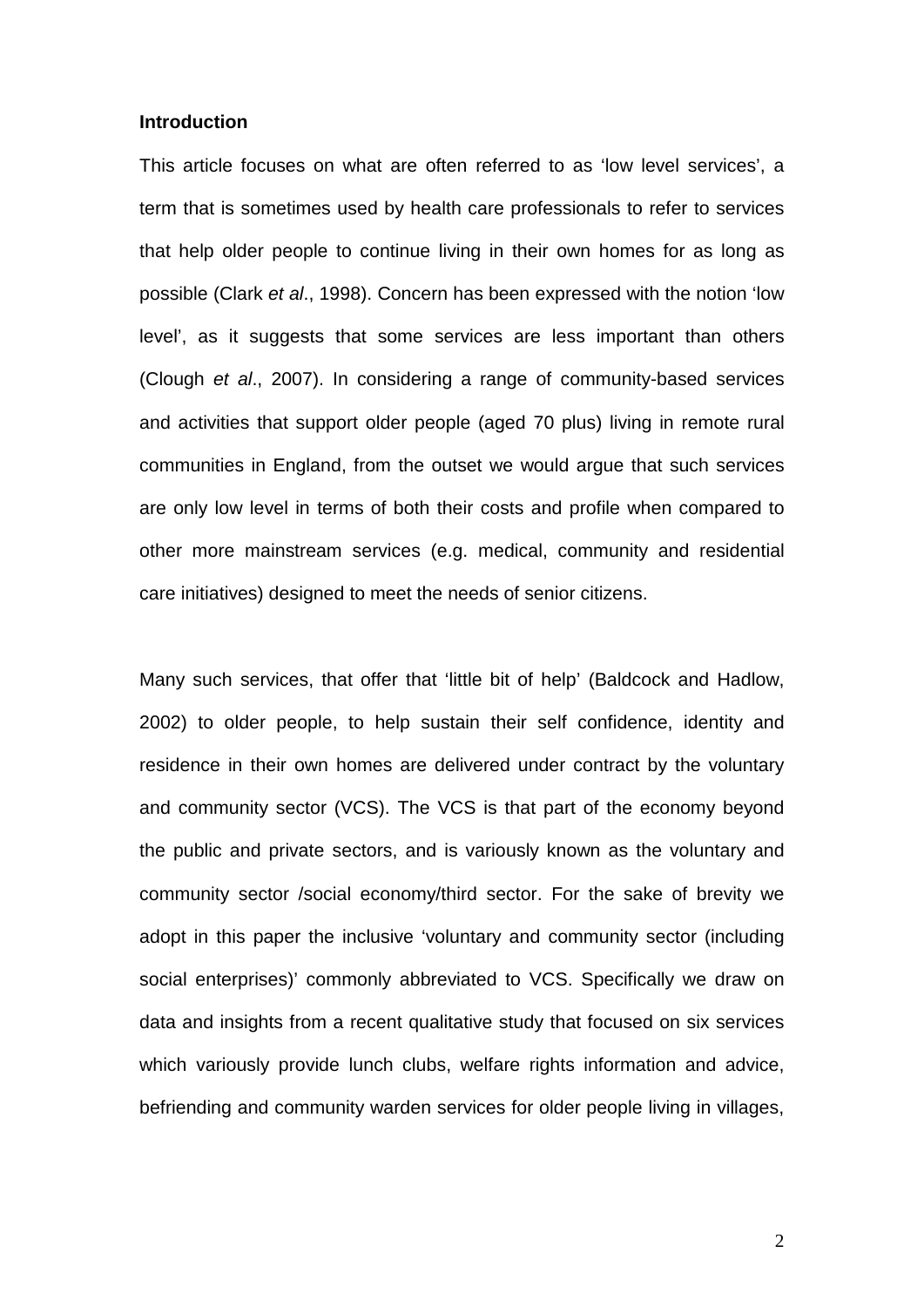hamlets or dispersed rural settings in three English Regions (i.e. the East Midlands, West Midlands and the East of England).

In a paper on the health and quality of life of older people in rural England Milne *et al*. (2007) concluded that older people in rural areas are invisible, or at best peripheral, to policy development. Yet older people are concentrated in rural as opposed to urban England, and such areas are generally characterised by an ageing population (Wenger, 2001). In recent decades the number of older rural residents has been boosted by the in-migration of people in middle age and older age (Hardill, 2006); and, "ageing has become a powerful factor in shaping rural areas … 1 in 12 is over 75" (Lowe and Speakman, 2006: 9). Older adults in rural areas pose specific challenges for those charged with service delivery because of the 'rural premium' inherent in delivering low level public services in the countryside (Alcock *et al*., 2004; Craig and Manthorpe, 2000).

Social care services for older adults have long been delivered by a 'mixed economy' of providers across England (Beckford, 1991). The role of the VCS in public services has become a key strand of the drive to improve public service delivery, and specifically caring services for older adults (Alcock et al., 2004; Law and Mooney, 2007). Since the 1990 NHS and Community Care Act the VCS has played an increasingly important role in public service delivery for disabled adults and older people (Osborne and McLaughlin, 2004). Under New Labour the VCS has continued to deliver public services, and has also become involved in the design of the public policy space for public services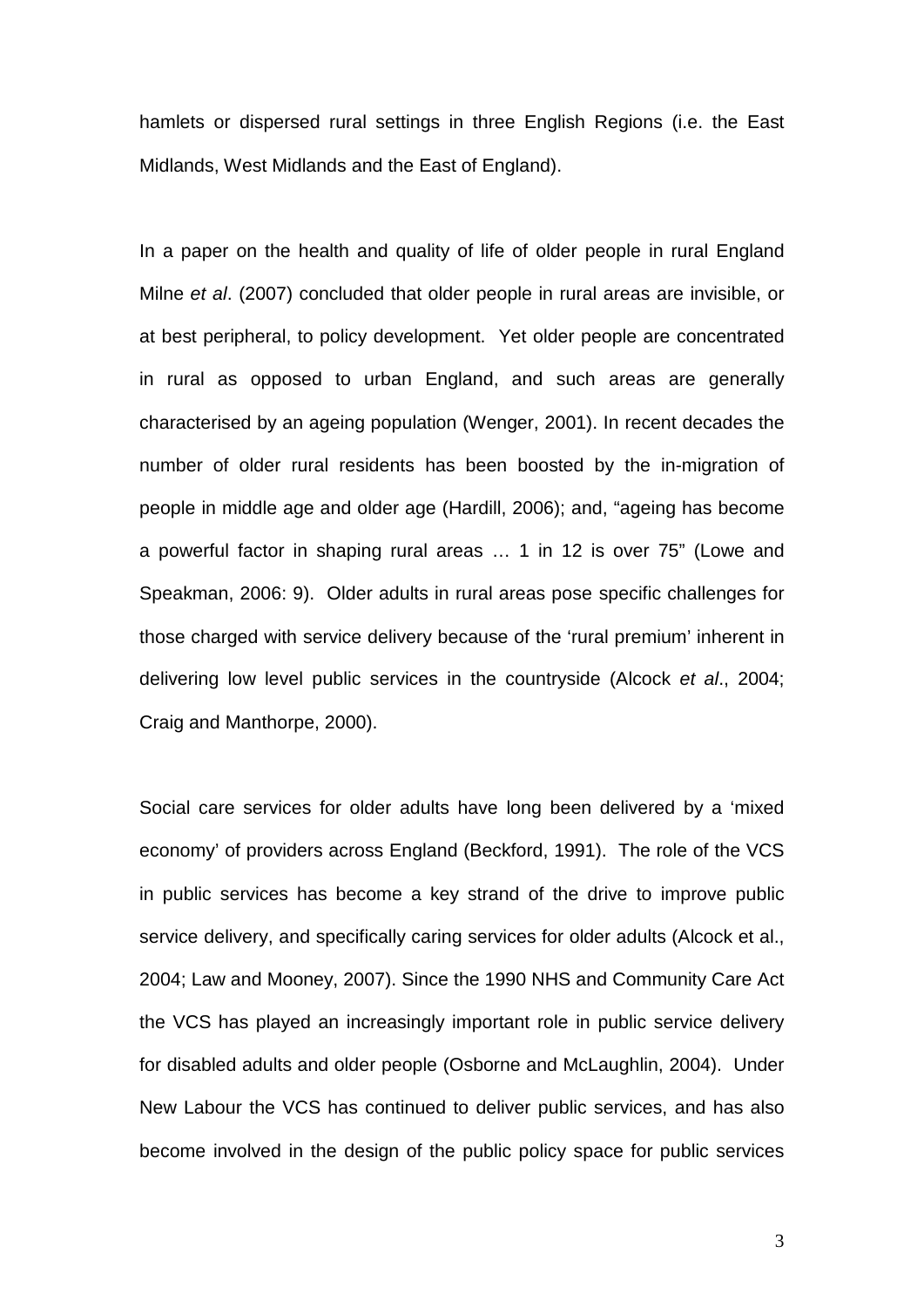( Blackmore, 2005; HM Treasury, 2002; House of Commons, 2006). The scale of engagement of the VCS within social policy is highlighted by the calculation that 35.7% of the sector's funding now comes from statutory sources (Reichardt *et al*., 2008). In the new mixed economy of welfare, the contracting out of service delivery may involve the public, private and voluntary and community sectors, in combinations that vary spatially. We therefore today find very diverse modes of service delivery.

There has been a shift in public funding mechanisms for the VCS to deliver public services from grants to contracts (Alcock *et al*., 2004; Audit Commission, 2007). Contract funding is awarded for the provision of a particular service and is conditional upon a mutually binding agreement with a formal legal status. Such funding is increasingly for services delivered using the rubric of Full Cost Recovery (FCR) under contracts rather than grant aid (Wilding *et al*., 2006). This 'new contract culture' in state and VCS relations, has resulted in significant changes in both the organisation and operation of organisations in the VCS (Billis and Glennerster, 1998).

While some such services (especially health care and social care) are delivered through a formal organisational structure, by different combinations of the public, private and VCS, other services are delivered less formally. Such 'fourth sector' service delivery (Williams, 2003), involves informal neighbouring and time giving on a one-to-one basis in recognition of an 'unmet need' at grass roots level, on the ground. These informal neighbourhood community based services and activities that rely upon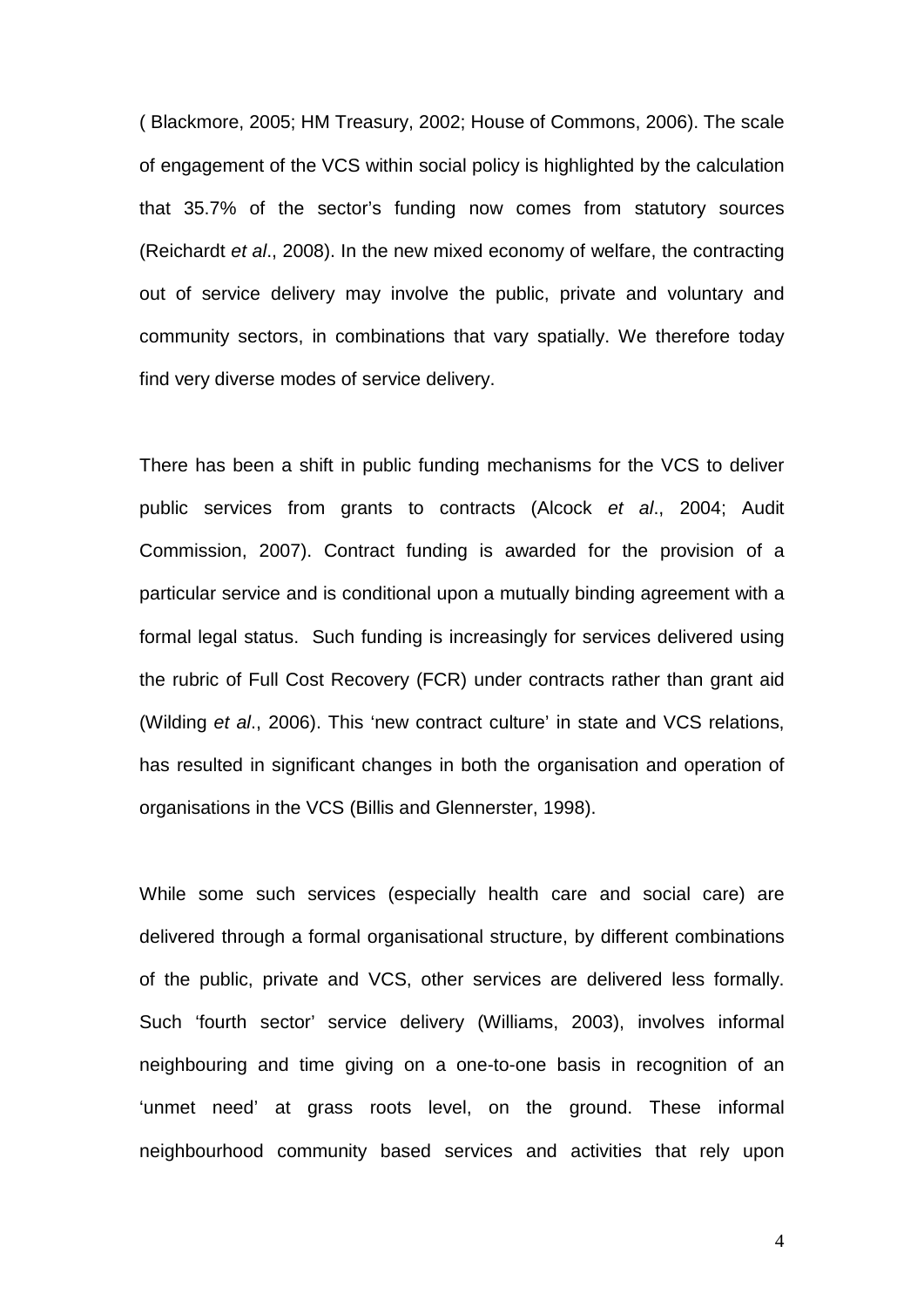localised networks are part of the fabric of rural community life (Le Mesurier, 2006; Wenger, 2001), and include a diverse range of activities including befriending and home visiting by members of church groups, social activities at village halls, informal gatherings and social contact that occur while accessing services at village post offices, or when visiting village pubs (Age Concern, 2007).

This paper highlights two key challenges faced by the VCS in delivering public services: managing precarious funding regimes from the public purse for public service contracts and a reliance on an unpaid, volunteer workforce for the frontline delivery of many services. These services are perceived as ever more demanding on public resources and it is argued that they are likely to benefit from new ways of delivery that draw upon VCS experience and expertise (Blackmore, 2005; Paxton *et al*., 2005). Since the 1990 NHS and Community Care Act policy developments have assumed an untapped pool of volunteers ready to contribute to the provision of caring and other services at little additional cost (Wardell *et al*., 2000). After this brief introduction the paper is divided into further four sections. Section two focuses on the role of the VCS in service delivery, particularly in the context of rural England. The next section highlights the methods employed in the study that directly informs this paper. The penultimate section presents the findings focusing on funding and workforce issues, and this is followed by some concluding comments.

### **The role of the voluntary and community sector in service delivery**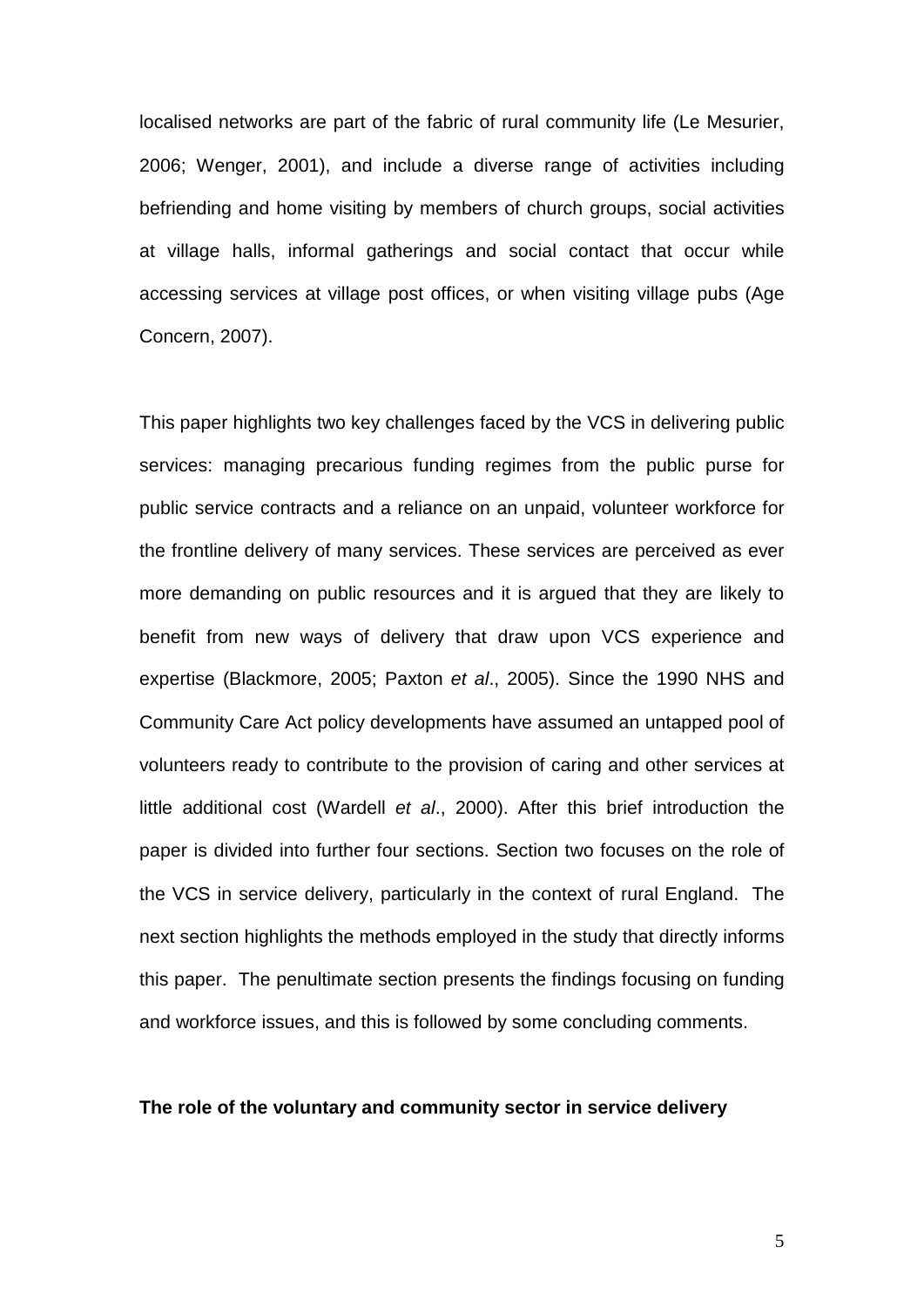In this section the role of the VCS in public service delivery in rural areas is analysed using four interlinked themes: demography and ageing; rurality; volunteerism and the VCS, and social policy interventions. As previously noted, demographic change is more advanced in rural than in urban England, in part the result of rural in-migration (HMG, 2009), making 'rural England the pioneer in terms of the nation's population ageing' (Atterton, 2008: 20). One fifth of England's population live in rural areas, that is settlements of 10,000 or less (Champion and Shepherd, 2006). The perceived quality of the rural environment is one of the most important factors in the appeal of rural areas as places to live, especially when an older person is relatively fit, partnered and able to play an active part in village life (Milne *et al.*, 2007). But rural life can become more difficult in later old age when physical and mental capacities are more likely to decline, when informal social networks and support structures may weaken and partners die (Le Mesurier, 2003; 2006; Milne *et al.,* 2007).

The idyllic representation of rural life centres around close knit communities that have a strong culture of self sufficiency alongside an assumption that the VCS can be relied upon to plug any service gaps (Sherwood and Lewis, 2000). The VCS in rural areas is distinctive from the VCS in urban areas. For example, organisations tend to be smaller, more heavily dependent on volunteers and enjoy fewer opportunities for economies of scale as geographical dispersion can mean that providing services in rural areas can cost more (Alcock *et al*., 2004; DEFRA, 2003; NCVO, 2002). Managing these additional costs, (i.e. the 'rural premium') inherent in delivering rural services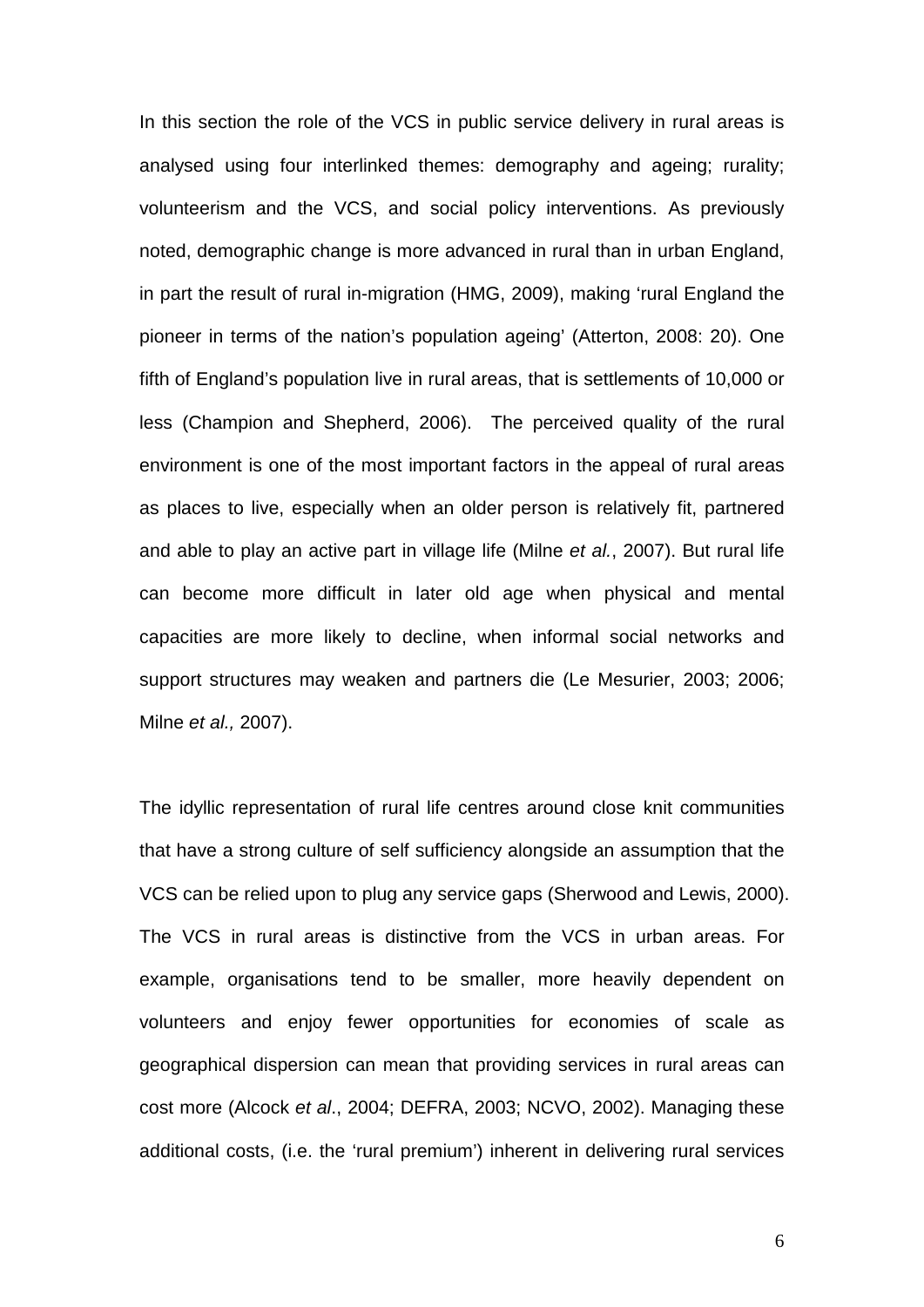to dispersed populations of older users is a constant challenge for the VCS (Craig and Manthorpe, 2000; Manthorpe and Stevens, 2009). Moreover rural communities get significantly less funding per head that their urban counterparts. For example, Asthana *et al*. (2009) argue that the National Health Service (NHS) funding formula underestimates the healthcare needs of rural communities. Likewise, an Audit Commission (2006) study of adult social services noted that the proportion of over 65s who are helped to live at home is 40% higher in the London boroughs than in rural counties.

Currently the majority of service provision for senior citizens is focused on the frailest older people with the highest needs with financial support mainly sourced from health and social care budgets. In the context of services for older people the VCS typically offer so called 'low-level services' that fill in gaps between specialist and universal public services (Manthorpe *et al*., 2004). Small-scale local services can be innovative, especially in responding creatively to the importance older people attach to support to care for themselves, rather than being recipients of care (Clark *et al*., 1998). Indeed, many older people perceive the services as 'help' rather than 'care' (ibid.). But the demand for these services is increasing as a result of the noted divergent demographic profiles of urban and rural areas. Indeed the 'ageing countryside' is posing enormous challenges for policy makers and practitioners (Champion and Shepherd, 2006; Manthorpe and Stevens, 2009).

In *Opportunity Age* the Government, placed a particular emphasis on encouraging and supporting the development of a new vision for social care in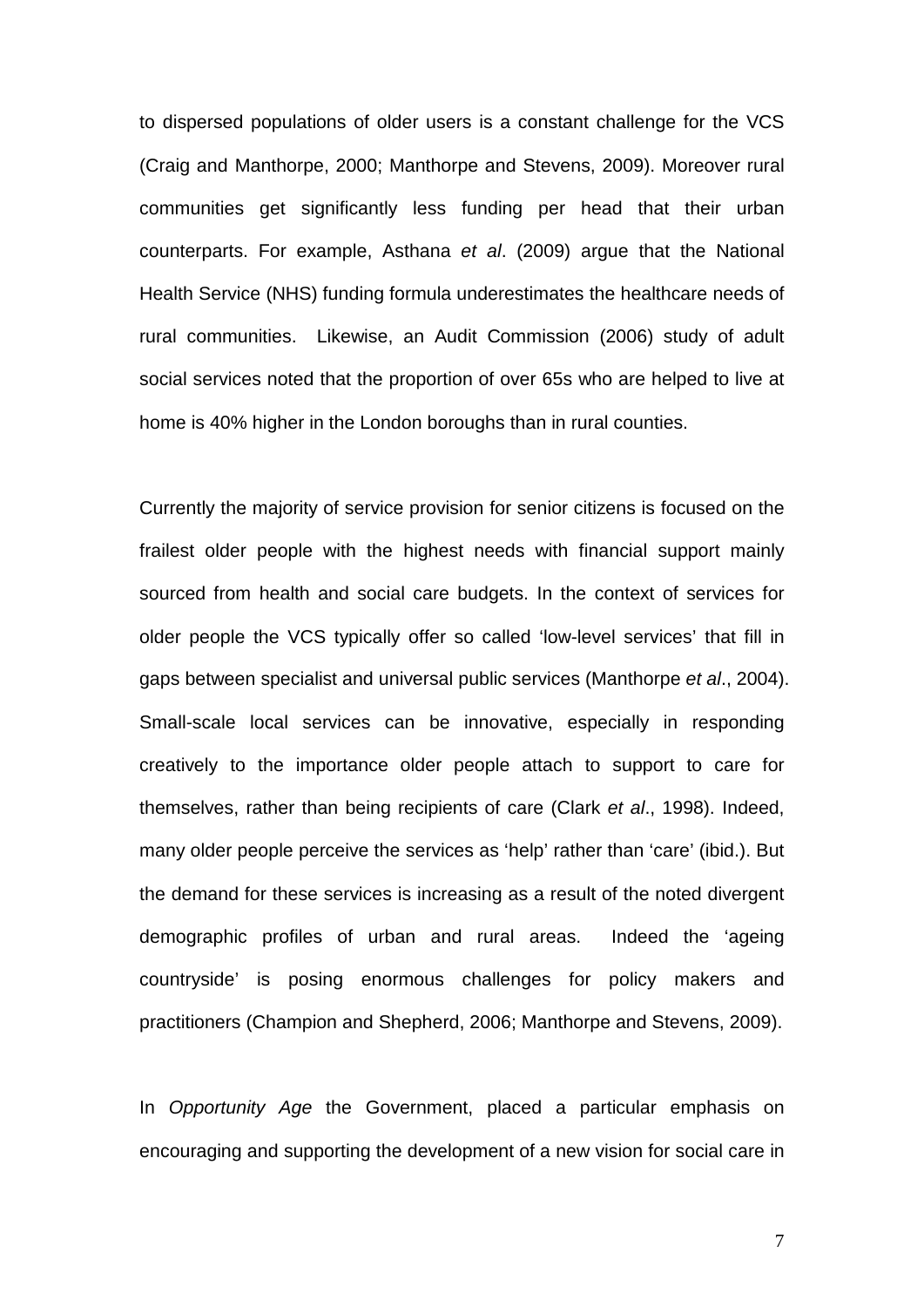England, with independence and choice as key messages (HMG, 2005) and a framework for cross-sector reform was set out in *Putting People First: A shared vision and commitment to the transformation of Adult Social Care*, *a 'Ministerial Concordat'* (Department of Health, 2007). One method of delivering independence and choice in social care is via personal budgets, originally piloted as individual budgets (IBs) (Manthorpe and Steven, 2009). These resources can be used flexibly according to an individual's priorities and desired outcomes (HMG, 2005). IBs were piloted from 2005-7; and were largely used to pay for personal care, domestic help, social, leisure and educational services (Glendinning *et al*., 2008).

The analysis of these pilots revealed that they were welcomed by users because they gave them more control over their lives; as well as producing better outcomes for the costs incurred (ibid.). However, the staff involved in piloting them encountered challenges, including devising processes for determining levels of individual IBs (ibid.). There may also be opportunities for the VCS to assume new roles and responsibilities in terms of case management and support planning for IBs as well as becoming more adaptable and flexible in the services offered (*ibid*.). But Manthorpe and Stevens (2009) in their study of the possible impact of the personalisation of social care services in rural England highlighted that personalisation potentially generates a new set of challenges in terms of the loss of income for the VCS; as well as pointing out that it will be the VCS that is called upon to provide much needed information and advice on the personalisation agenda. Although, IBs will benefit those eligible for social care support,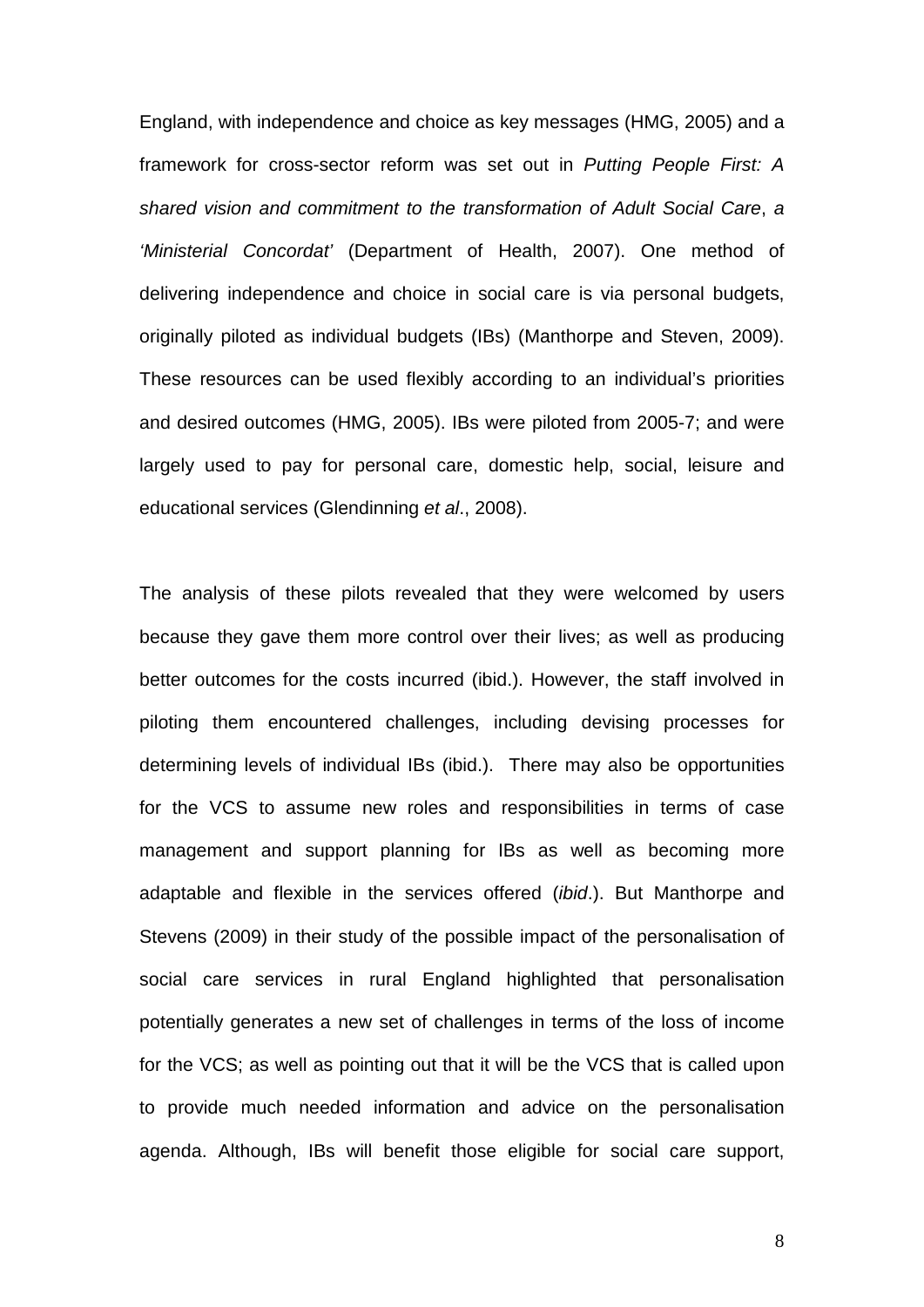increasing numbers are excluded by tightening eligibility criteria and means testing (Age Concern/Help the Aged, 2009).

In the 2008 consultation, *The Case for Change* the Department of Health describes the social care system as, 'the activities, services and relationships that help people to be independent, active and healthy – as well as able to participate in and contribute to society – throughout their lives' (DoH, 2008:13). This description goes beyond 'care' and 'services'; it implies delivering support and care that older and disabled people need to live fulfilling lives (Yeandle, 2009). The message of the need for reform of the care and support system appeared in *Shaping the Future of Care Together,* the Government's Green Paper published on 14th July 2009 (DoH, 2009). It highlighted the challenges faced by the current system and emphasises the need for radical reform, including cost containment and making more use of telecare (see also Yeandle, 2009). However, such policy prescriptions pay minimal attention to the challenges faced by local providers who deliver community-based services and activities for older people in rural areas.

In summary, as the scale of demographic change is more advanced in rural than urban England the pressure on services that help and support older people to remain in their homes is particularly pronounced. In recent years the VCS has been playing an increasingly prominent role in delivering these public services under contract. But such services are more costly to deliver in rural areas in part because of the distances involved in serving a dispersed population (the 'rural premium'), and also because of the problems inherent in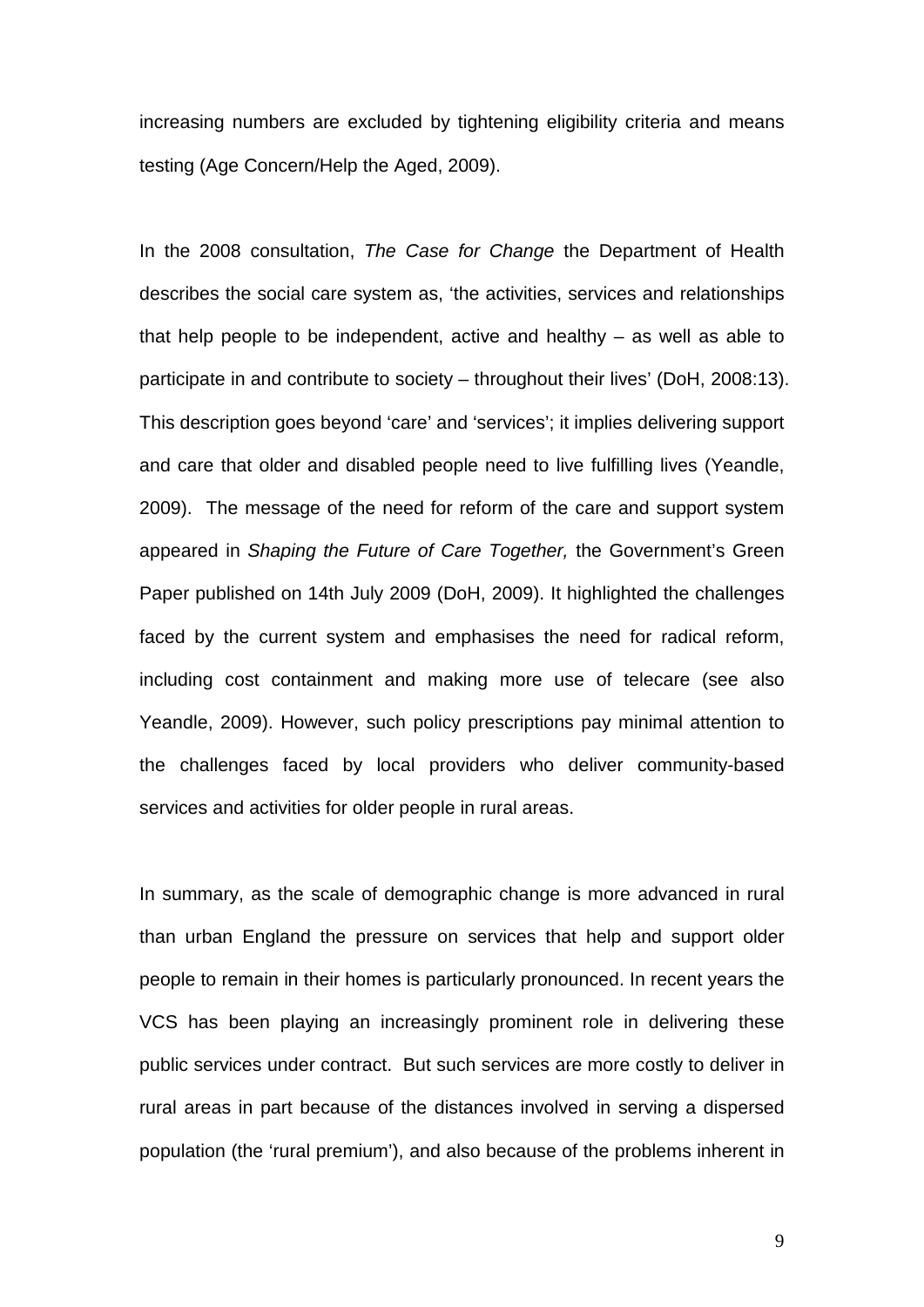recruiting volunteers and paid staff in rural locations. In the following section we briefly describe the methods employed in our recent study of communitybased services and activities which support older people in remote rural England.

### **Methods employed**

A charity active across England delivering help to older adults commissioned research to identify and evaluate existing effective practice in delivering services to older people aged 70 plus in remote rural communities. Fieldwork was carried out in a variety of appropriate rural locations across three English regions, the East and West Midlands and the East of England, which represent 37 per cent of the land area of England and 30 per cent of the population (Hardill *et al*., 2006). Local branches of the national charity which funded the research were invited to put forward services for inclusion in the study. Subsequently, six services, two in each of the three regions, were chosen. Projects 1, 2, 4 and 6 aimed to alleviate the social isolation of older rural people in various ways. Projects 3 and 5 offered information/advice and practical help in accessing welfare benefits and services (see Table 1).

(Table 1 about here)

The projects represent a small part of the range of services provided by the charity. The staff that manage and administer them routinely have a wide portfolio of services for which they are responsible. All the paid staff directly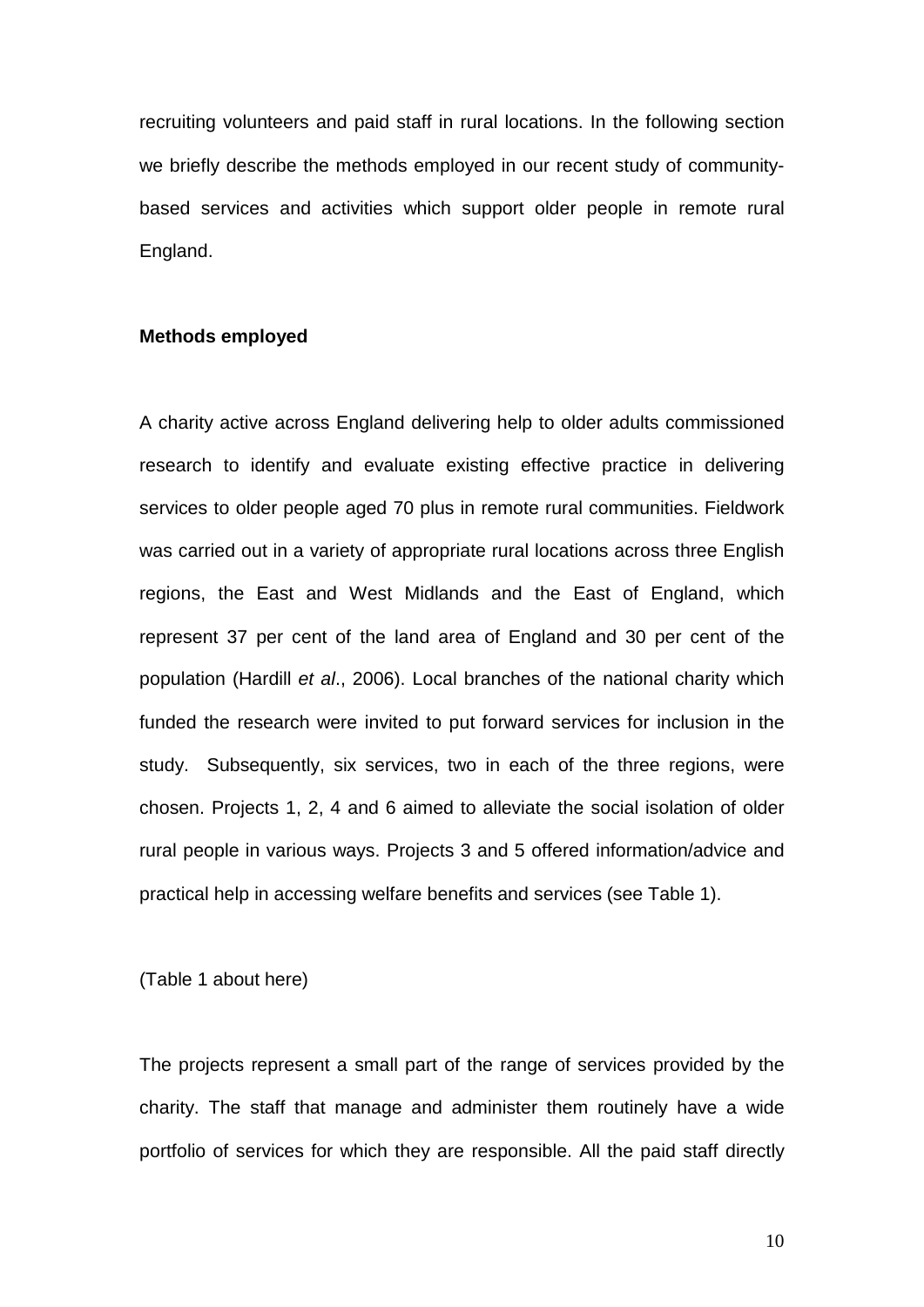involved in day to day service delivery worked part-time on fixed term contracts. Five projects used volunteers for service delivery (Project 1 is the exception). The information and advice projects (Projects 3 and 5) are about expanding the number of older citizens accessing their rights to benefits, and thereby enhancing economic inclusion (Craig, 2004). The remaining four projects focus on overcoming social isolation (Projects 1, 2, 4 and 6). One project (Project 4) received some service users who did not fit the criteria for the service (in terms of their dementia), while another (Project 3) had requests for help from people who did not reside in the geographical area the charity was contracted to deliver the service.

A total of 69 participants were interviewed in the course of the fieldwork. Of these 25 were key informants and 44 were older people who made use of one of the six services under consideration. Within the sample of key informants interviewed, 19 worked for the charity, six were managers/chief executives responsible for the service overall and seven were paid workers involved in the day to day delivery of services to service users. A further six were volunteer workers involved in delivering rural services to older people. The remaining six key informants interviewed had specific insights into the funding arrangements of services. Of the 44 service users interviewed, 32 were women and 12 were men, reflecting the fact that more service users were women. They were aged between 58 to 93 years of age. Four users within the sample were aged below 70 years, and while these four respondents were chronologically younger than their fellow participants, they had much in common with certain older users. All four had physical impairments that had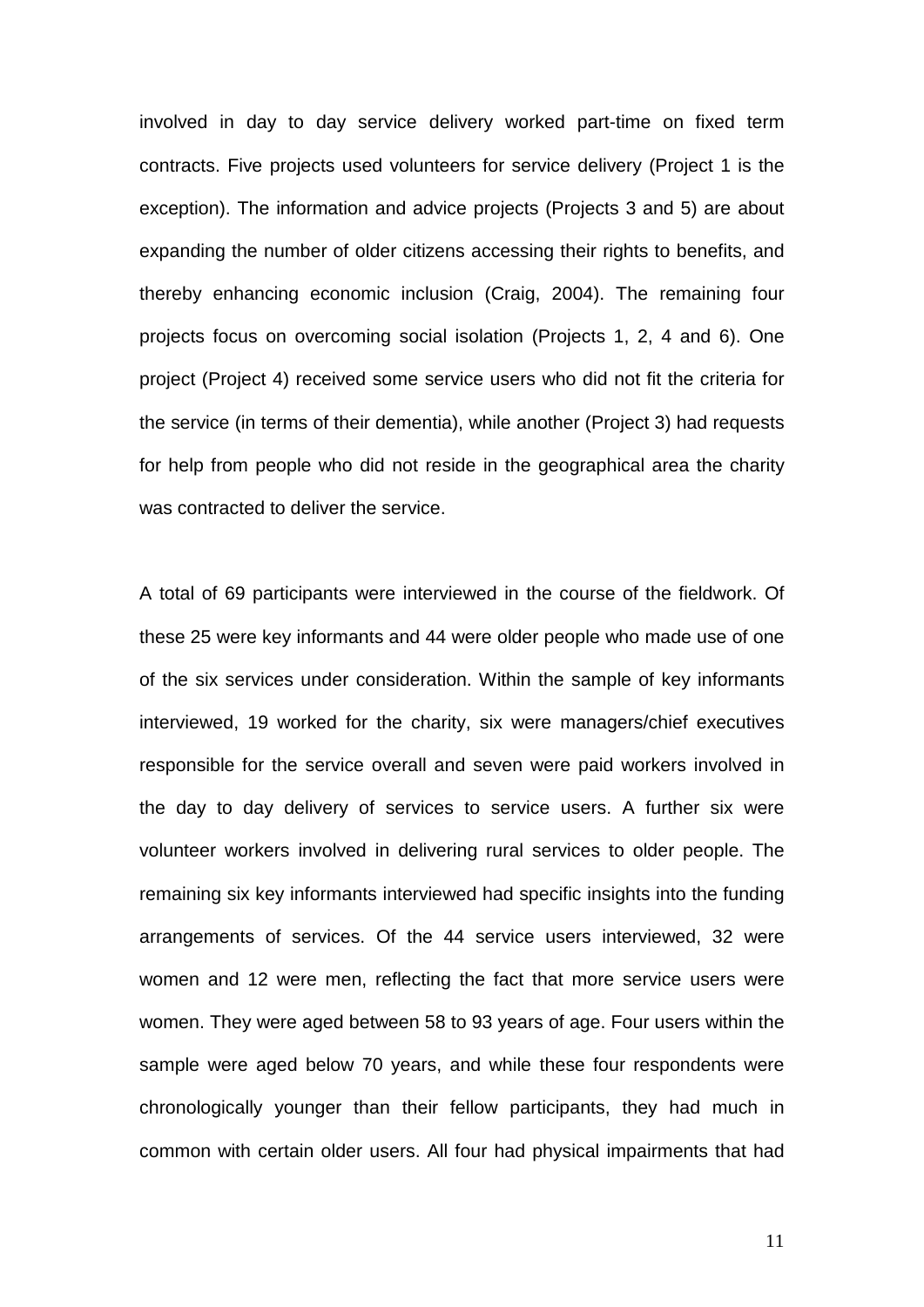developed with the passage of time and the two who were living alone clearly valued the companionship that the service they used offered. These participants illustrate that chronological age is but one aspect of the ageing process and that ill-health and social isolation may 'age' people in other ways.

(Table 2 about here)

Interviews were tape recorded, transcribed verbatim and analysed using grid analysis and thematic code and retrieve methods (Ritchie *et al*., 2003). Following an initial reading of all transcripts, an overview grid that provided a descriptive summary of the key informant interviews was produced. This enabled a range of broad common key themes (e.g. 'financial matters', 'service delivery') within the data to be identified. Relevant sections of data were then assigned to appropriate thematic codes and more refined sub categories identified and allocated to appropriate text within the transcripts. A QSR Nudist 6 package was used to help facilitate this process of classifying and ordering the data. This approach helped to ensure that analysis was both systematic and grounded directly in the concerns of respondents.

Interview transcripts were anonymised and identifying locations removed. Respondents subsequently received a copy of their transcript and were invited to feedback any further responses/reflections to the research team. This paper draws specifically on the qualitative data generated in semi-structured interviews with key informants (i.e. paid staff, volunteers and funders) to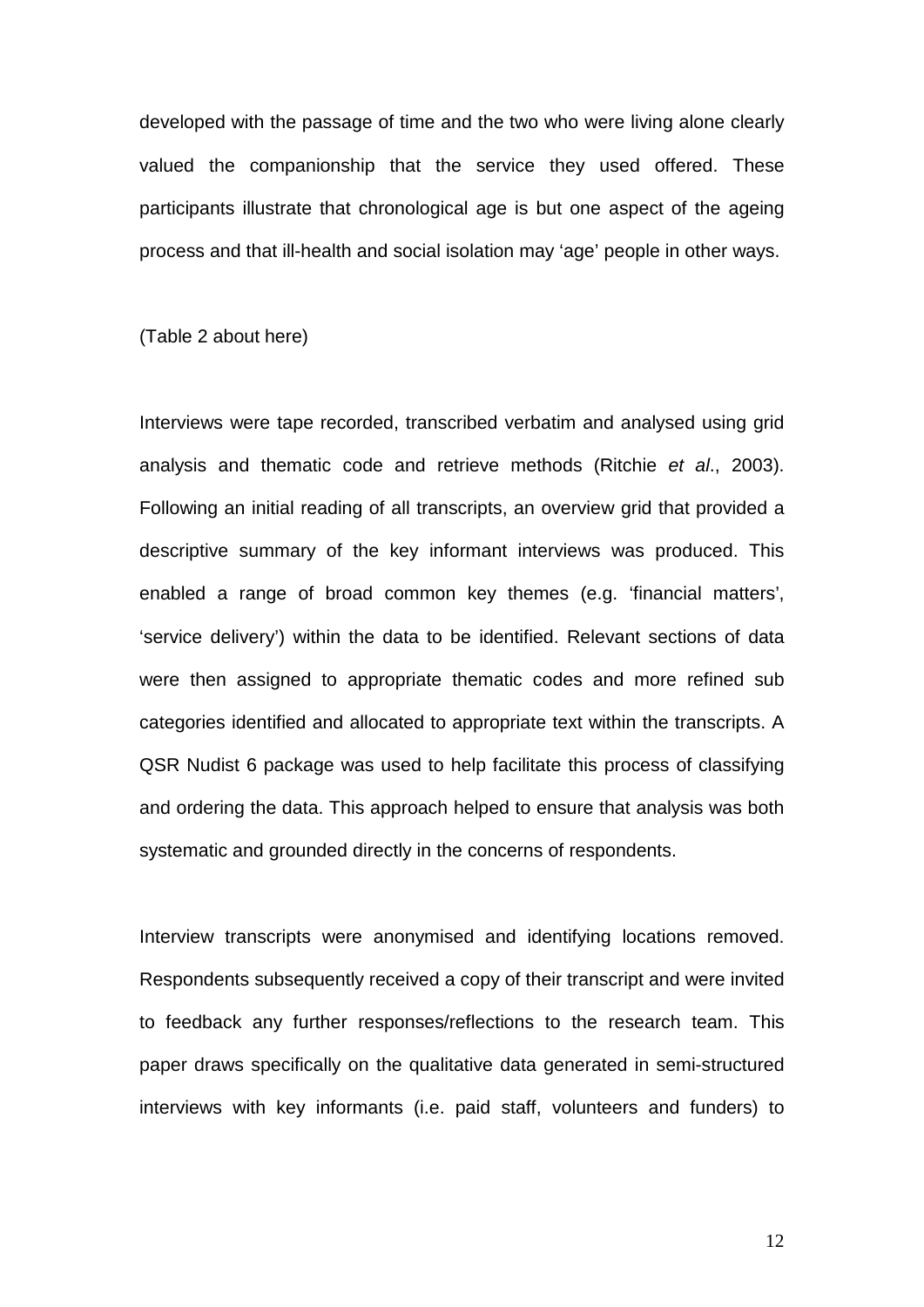consider the challenges facing the VCS when delivering community based services to older people living in remote rural settings in England.

## **Making ends meet: Managing money and people when delivering community based services for older people in rural England**

The majority of current funding agreements for service delivery held by the VCS are for one year only, and very few charities delivering public services achieve full cost recovery. In addition, only one in eight charities delivering public services achieved full cost recovery all of the time (Charity Commission, 2007). Government policy since the 1990 NHS and Community Care Act has assumed that the VCS will use unpaid volunteers to deliver services at little additional cost (Wardell *et al*., 2000). These two key dimensions, the funding of services and ongoing issues related to the terms and conditions of the personnel (i.e. paid staff and volunteers), used to deliver them were consistent concerns of our respondents. We first examine the funding of the services and then turn to explore workforce matters.

The six projects considered here had quite different funding arrangements. For example, Project 6 was financed by a fixed term grant whilst Project 2 was funded by an annual contract alongside service level agreements with the statutory sector. Another (Project 1) relied on annual contracts with multiple funders (i.e. the statutory sector and charitable trusts) and some had a range of funding sources since they were established (for example, Project 4). The diverse mechanisms used to support the six services are illustrative of a wider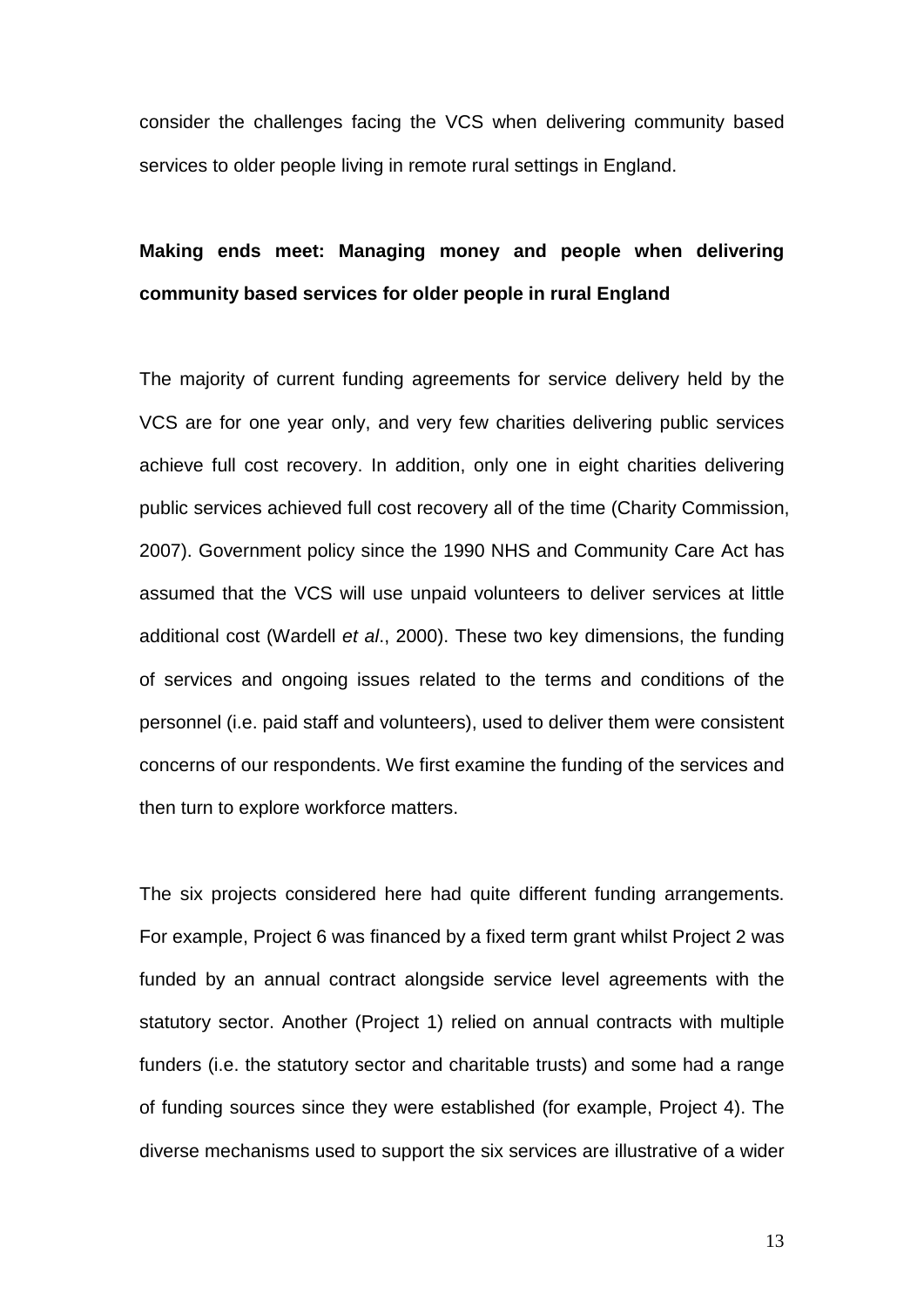complex jigsaw of funding sources that charities often have to rely on to support and deliver services (Alcock *et al*., 2004). The short term nature of much funding had a profound impact as service managers tried to maintain their services to older adults in rural locations. The six projects faced an annual funding dilemma, demanding entrepreneurial behaviour on the part of managerial staff.

A lot of my job is spent finding…pots of money, building up relationships with trusts… trying to find a way of keeping the service going. There is no long term money… we just can't plan. You're getting some projects that are only for a year and it takes 3 or 4 months to get started. 3 months to wind down because the staff have to know what's happening (KI22, male, full-time manager for charity).

Those respondents delivering services with annually negotiated service level agreements acknowledged that the statutory sector also faced recurrent annual budget problems as they juggled competing priorities whilst trying to maintain services which supported critical cases of serious, on-going need. However, the routine reality of delivery of services for older people in the countryside was one of annual cutbacks in budgets and/or the freezing of funding at the previous year's level due to increasing competition for scarce resources. For one project the level of funding has remained the same for the last four years, while another project has experienced annual cutbacks of 10 per cent for three years.

As grant income to run services is for a finite period it also creates problems as demand for the service endures beyond the period of the grant. The manager of project 1 (KI1) relayed how the maximum term of six years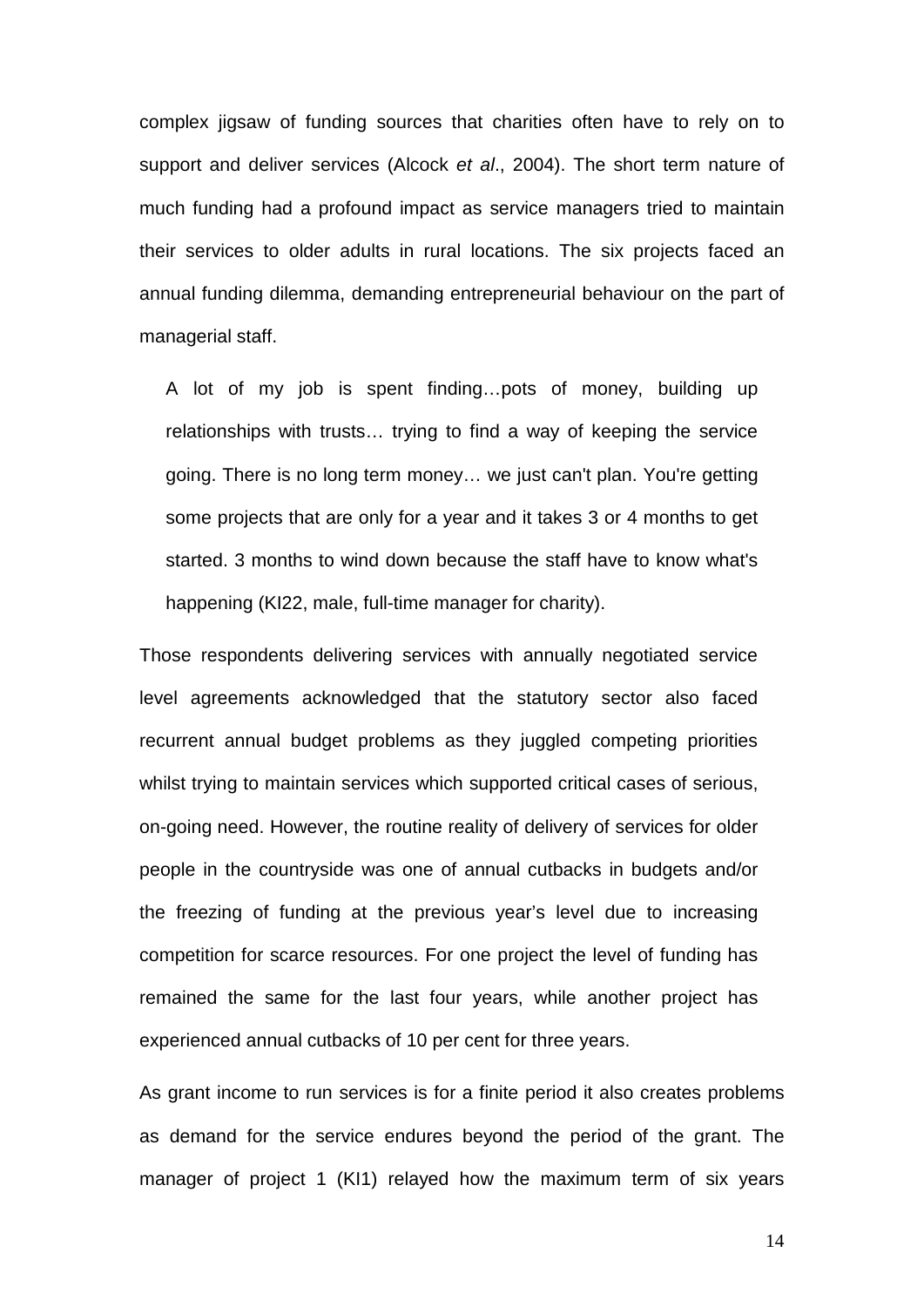allowed by the grant funding body had elapsed and that the service was potentially in jeopardy unless a new long-term funder could be found. In the short-term the charity was allocating £12,000 of its own money to keep the service going. Unfortunately, he indicated that the funding shortfall would also mean that the contribution from older users of the service would also have to increase substantially from £4.50 per person, per visit to £7.50. Other respondents also indicated that future funding for their services was uncertain and this necessitated drawing on the charity's core funds to maintain current levels of provision as initial, time limited funding came to an end.

Once the funding finished and we saw the results and what a need it was, then yes it was decided that's not a service we can take away lightly. So now we're funding it through core funds. Until we can find other funding streams. (KI22, male, full-time manager for charity).

Although aware of the costs of delivering a service project managers were routinely unable to achieve full cost recovery (cf Charity Commission, 2007). Funding arrangements were underpinned by an inherent assumption that allocated money should be used to establish and maintain frontline service provision. Consequently, several projects received little or no money to cover project administration/management costs:

The project was pared to the bone and as a consequence there were no funds for admin support… just sufficient funds to cover her salary [of the worker delivering the service] (KI23, female, part-time paid worker for charity).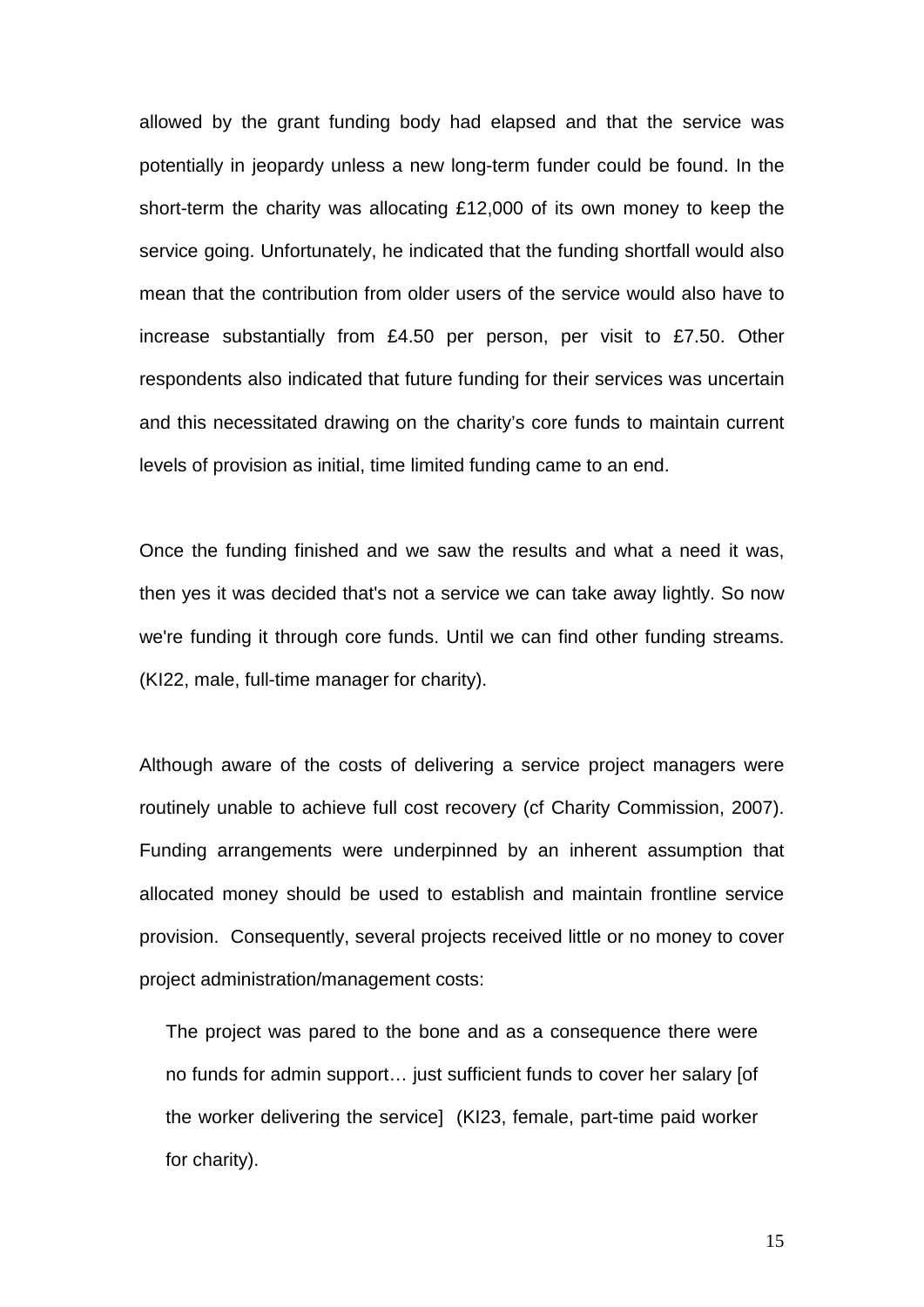What we hadn't anticipated is that the funder wouldn't fund my salary. So it was a moral obligation. We are a cheap option (KI9, female, part-time paid worker for charity).

Voluntary sector performance can be hard to define and measure (AVECO, 2008), also charities are increasingly required to gather quantitative and qualitative evidence to present to funders looking for evidence of service impact. Therefore, managing and delivering projects often brought additional administrative burdens for hard-pressed service providers. This included regular surveys of service users to gather qualitative more holistic feedback on what the service meant to them and in some cases other household members. As they receive funding from a number of sources they are likely to be subject to a number of regulatory regimes, with different approaches to performance management and reporting. The administrative burden of such record keeping was consistently noted by respondents:

There were targets, lots of stats [sic] to collect … I looked at the contract and understood the implications so I collected stats… I did a monthly, six monthly and final reports for… on claims, visits, phone calls, surgeries, talks etc., (KI23, female, part-time paid worker for charity).

In short, while the six projects had different funding arrangements, they all failed to receive funds to cover full administration and management costs. Moreover projects routinely had to draw on their own financial reserves to maintain much-valued services as grant funding ended or rising costs were not met by annual increases (see Dwyer and Hardill, 2008).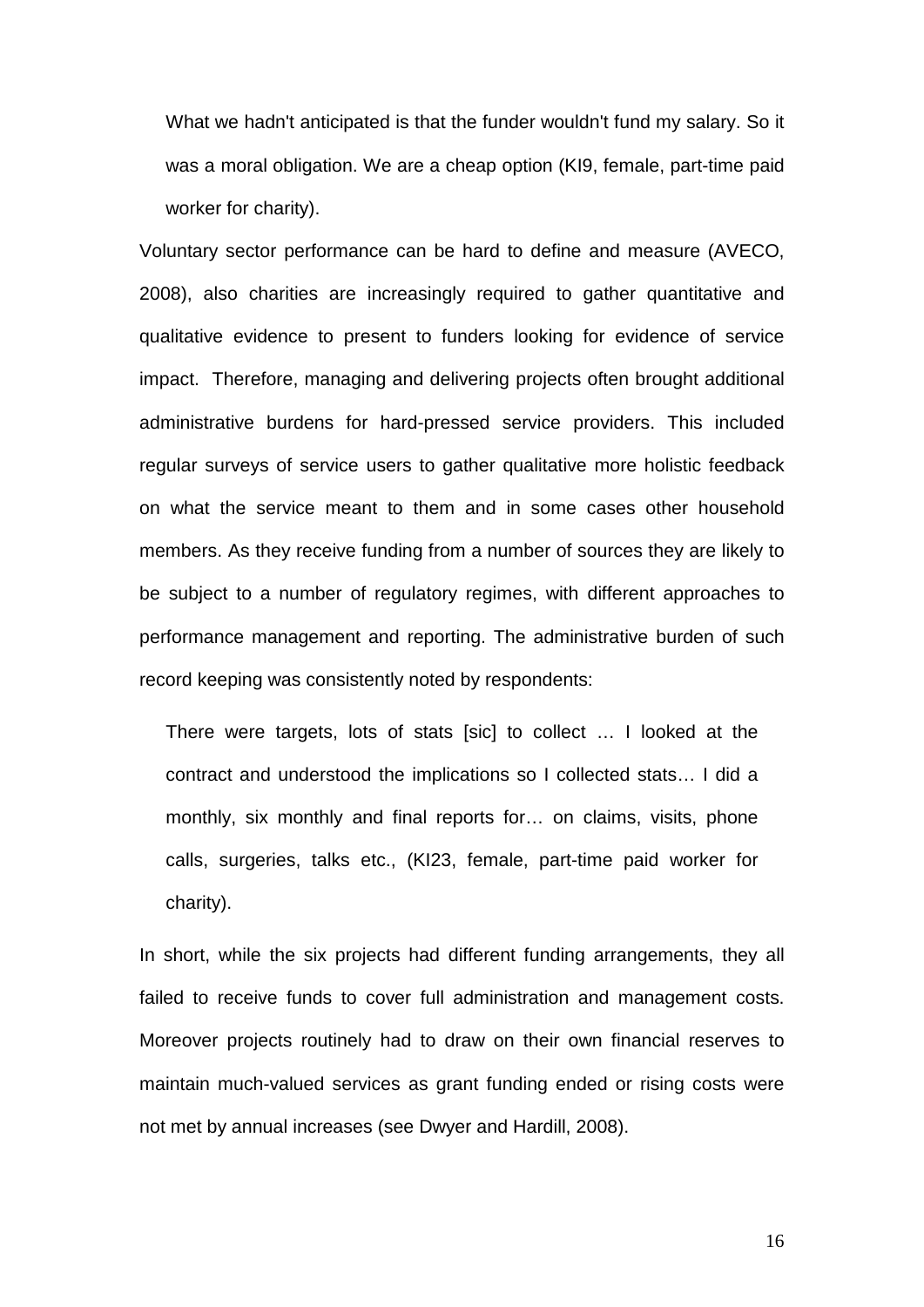We now look at the added costs of delivering services in rural areas, the 'rural premium'. All the key informants commented on the 'rural premium' (i.e., the extra overheads incurred in delivering services in rural areas), with meeting transport costs a central and consistent concern.

The geography makes a big difference. Because in this particular scheme, the warden actually does a lot of mileage going between the villages… none of the villages have a shop… (KI15, female, full-time manager for charity).

Transport in the southern region of the area that we administer is very sparse and to this end we, therefore, have our own minibus. This is where one of the biggest costs is (KI1, male, full-time manager for charity).

The above quotes summarise the major concerns highlighted by key informants. Delivering services to a dispersed population of service users with often limited mobility was a constant challenge (see also Alcock *et al*., 2004). For the four projects where services were provided directly to service users in their homes (i.e. projects 1,3,4 and 5), the financial costs of transport combined with staff travelling time to, in effect, limit the number of service users whose needs could be met.

#### Workforce issues

As previously noted the charity that delivered the six projects relies on both paid staff and volunteers to deliver the six services. The paid staff engaged in service delivery were largely women; employed part—time on fixed term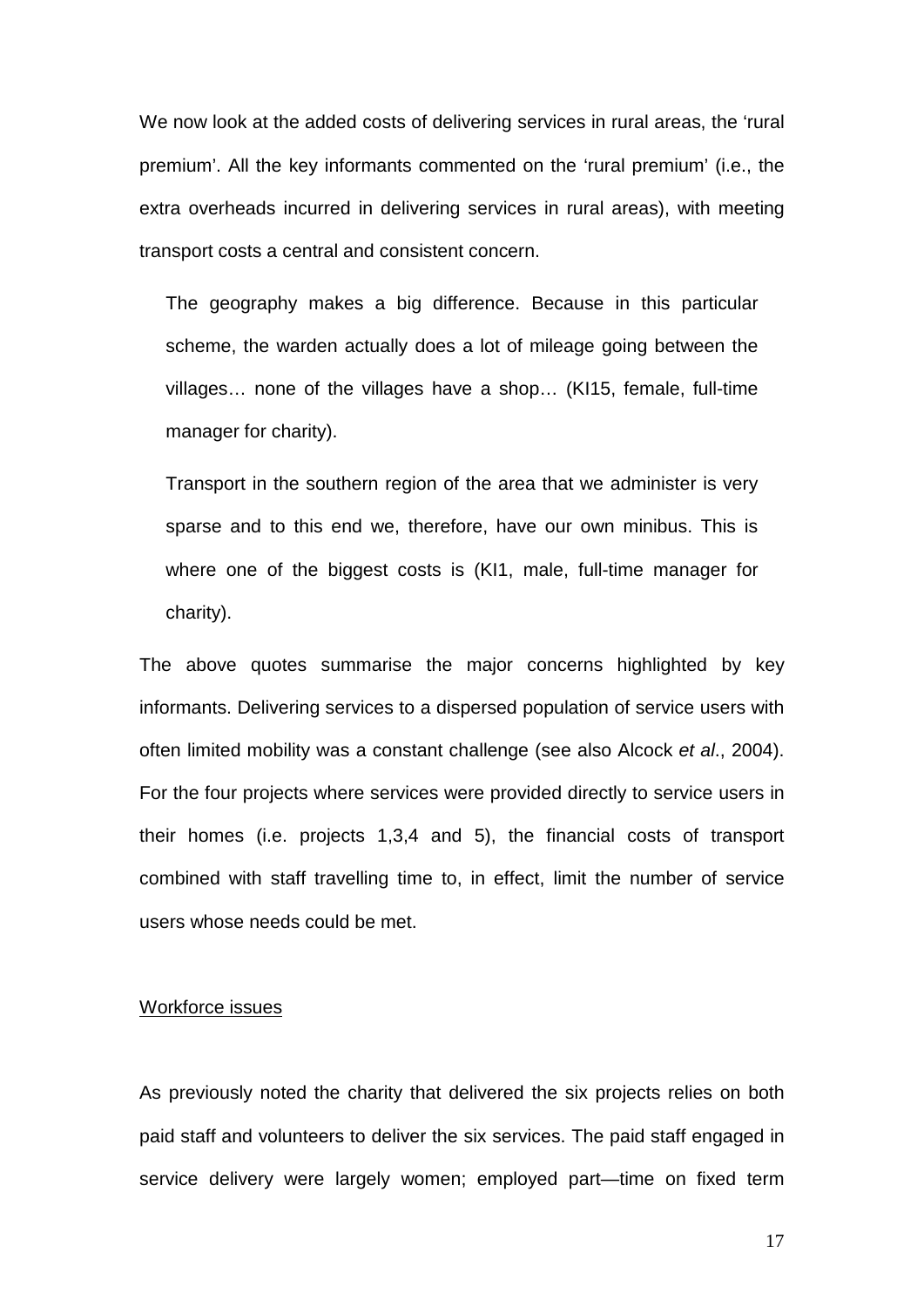contracts; and both men and women held management roles (see also Machin and Ellis Paine, 2008). Working above contracted hours was a strong and recurrent theme, especially for part-time female staff engaged in service delivery. As one manager acknowledged, "they theoretically work part-time…. a certain number of hours a week. [but[ they put an enormous amount more in" (KI10, female, full-time manager for charity). Another staff member responsible for day to day service delivery commented,

The worst thing about the job is the travel and the stress…there was no back up, no admin help I was on my own, I had a problem with excess hours, it was stressful and pressured and it made me feel ill. (KI23, female, part-time paid worker for charity).

These part-time paid workers often gave additional help to service users above and beyond their specified role. This included workers signposting users to other services that the charity we worked with and other providers offer.

If the warden realises that somebody is constantly struggling financially then they've got access to our information service…The warden will go in and… suss out where areas of need are… plug him into all of our other services (KI15, female, full-time manager for charity).

They use us as an information service and quite often I will follow something through for them or help with it. You know you don't need to do that do you (KI3, female, part-time paid worker for charity).

In some respects, therefore, the part-time paid workers employed on the various projects could perhaps be viewed as willingly adding to their own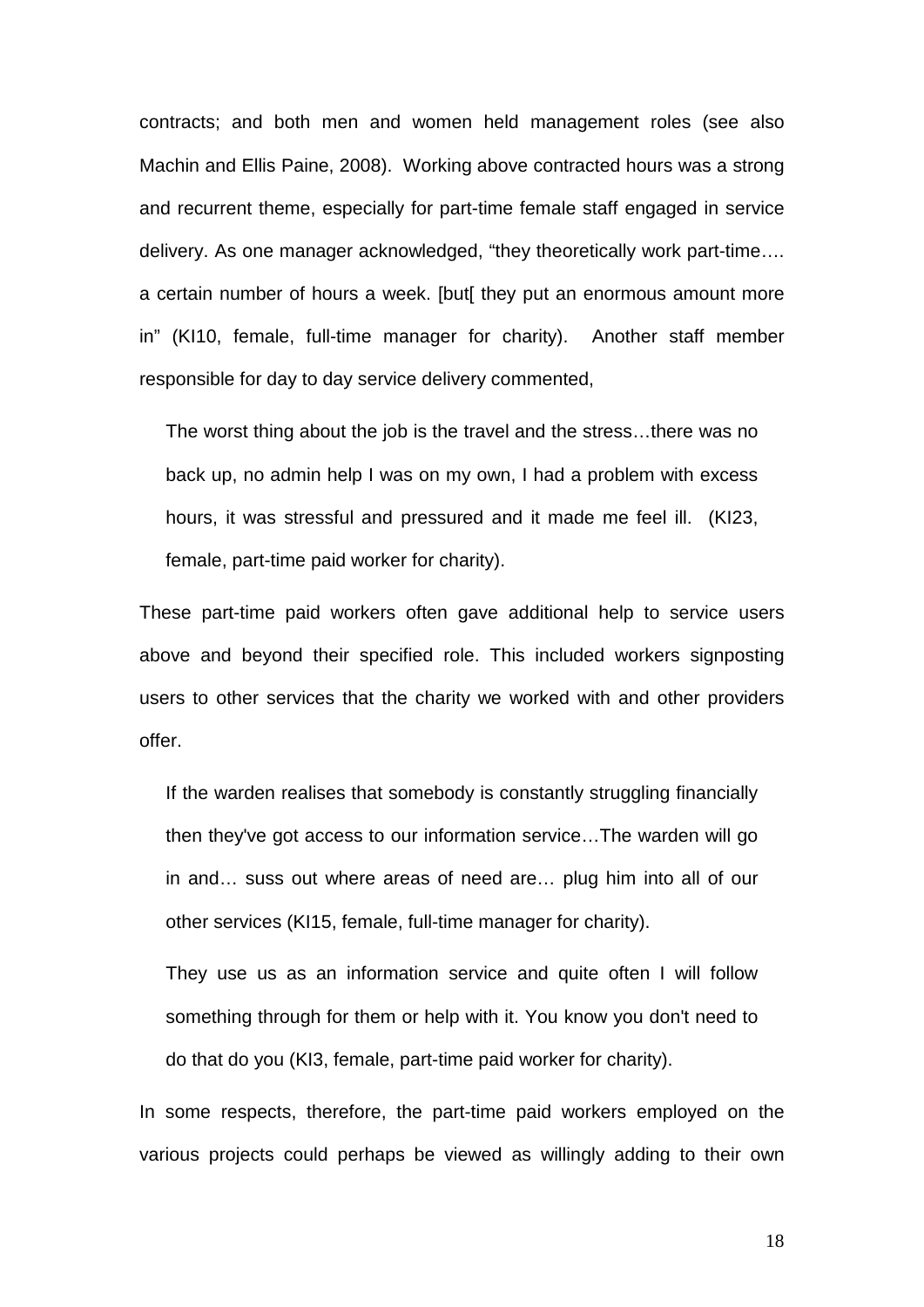workloads by taking on tasks that, strictly speaking, lie outside their particular job description. However, it needs to be remembered that the women who provide the services are themselves often steeped in a rural culture that, as noted above, often places great emphasis on informal systems of support to make up for the absence of formal service provision that is more likely to be available in urban settings (Le Mesurier, 2006; Wenger, 2001). Indeed, the boundaries between their professional role as project workers and more informal caring and support were often blurred. For example,

If somebody needs something in the town where I live then I'll do it in my time and get it for them and take it the next day…Sometimes if they are not too far away I will go and visit.. I went to see a gentleman last week who had been a client and he's now gone into a home. So I took his, one of his neighbours with me and we went to visit him. It's very hard. You get closer to some than you do to others which is always going to be the case. But there was one that [died] I just sobbed buckets…When she died it was awful. It was like losing my Nan (KI16, female, part-time paid worker for charity).

Such dilemmas are indicative of the reality of serving the needs of vulnerable older service users and also of the wider ethos of many paid workers in the voluntary sector who find it difficult to deliver support strictly within the confines of a specified contract (Baines *et al*., 2008). Billis and Glennerster (1998) present the notion of 'stakeholder ambiguity' to capture this 'closeness' to service users.

As Raynes *et al*. (2007) note, many community based services for older people rely heavily on volunteers. Five of the six rural services under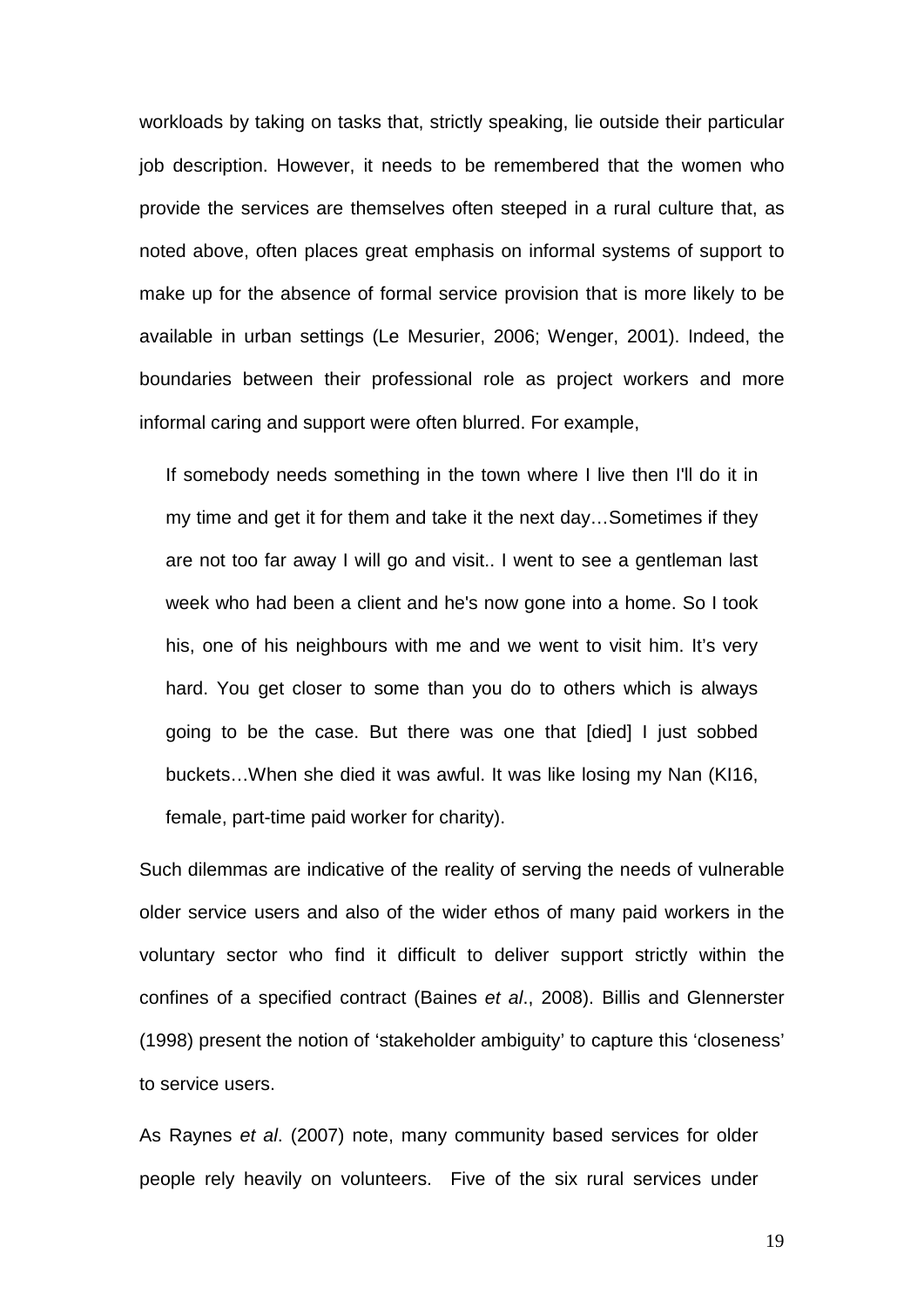consideration here made extensive use of (usually older) volunteers; without them the services would have ceased to function.

I have 187 volunteers in [service name]…without those 187 volunteers…it would not exist (KI1, male, full-time manager for charity).

Some volunteers were engaged in an advisory capacity or undertook committee work that utilised managerial or professional skills; others undertook clerical duties, including raising money, administrative and organising work. However, most were engaged in service delivery, including visiting or befriending isolated older people in their own homes and driving users to and from the various village halls etc. where luncheon clubs were held (see also Murphy *et al*., 2005).

Once again, however, the particular demands of providing a service in rural areas impacted on service providers whose capacity to deliver services was spatially constrained by the dispersed character of the population in the more remote parts of rural England.

It can be difficult to get workers and volunteers. Simply providing the service is difficult…you can be talking about a farm track a mile and a half off the next tarmac road (KI10, female, full-time manager for charity).

It's always an issue getting volunteers [in rural areas]. And we do particularly targeted work to try and get volunteers in appropriate area (KI7, female, full-time manager for charity).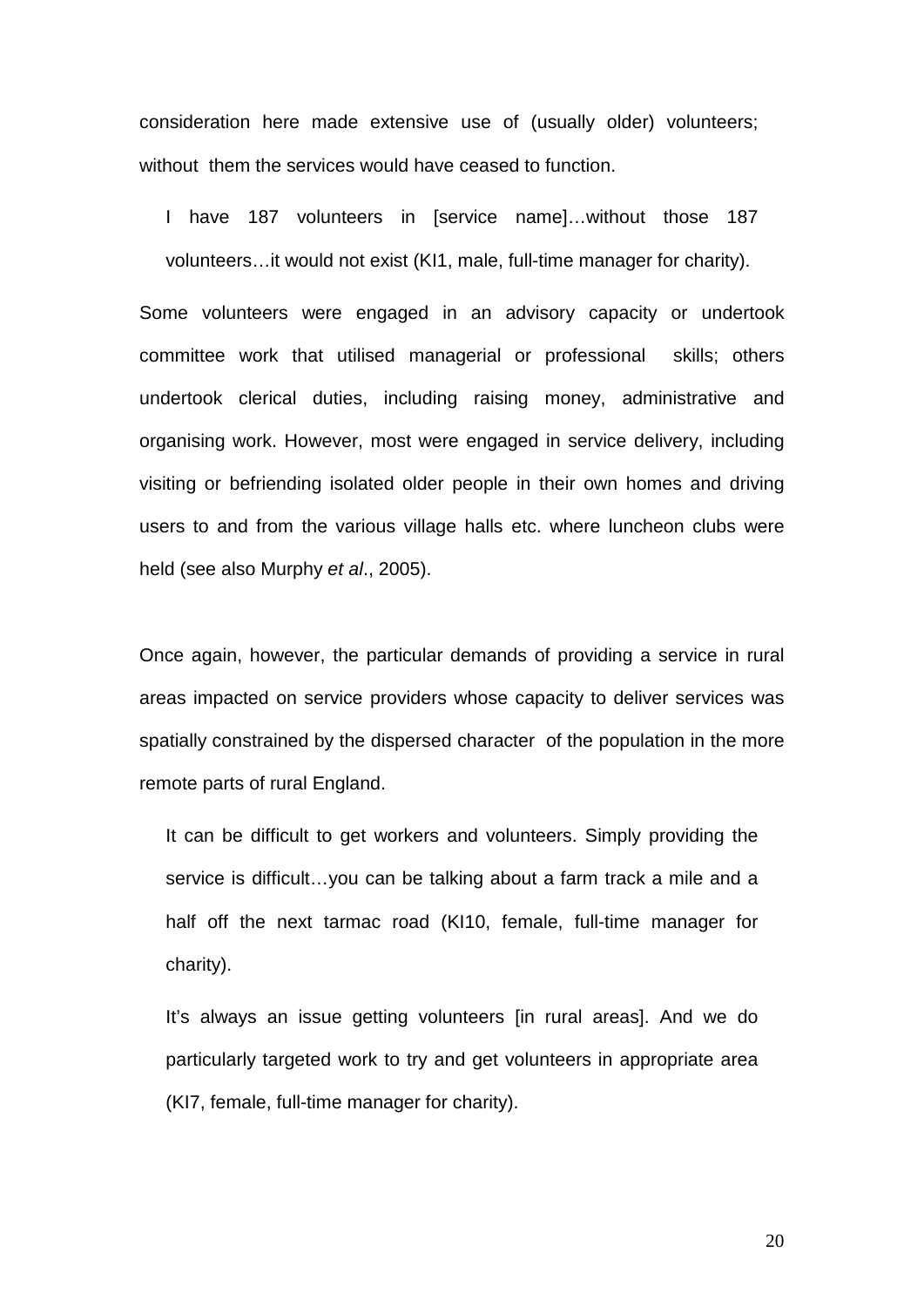As the above quotations highlight, often the pool of volunteers with the right skills and in broadly the right location and with access to a private car to allow them to serve a geographically dispersed population was finite. Those charged with managing and delivering identified this as a key constraint when planning rural services.

### **Conclusion**

In recent years the VCS has been playing a greater role in public service delivery, and the challenges they face in providing rural services are being increasingly documented (e.g. Help the Aged/Age Concern, 2005; Milne *et al*., 2007). In this paper we have drawn on a recent qualitative study that focused on six community-based services delivered by the VCS which support older people to continue to live independently in remote rural areas in England to illuminate the impact of two particular issues – uncertain funding regimes and reliance on volunteer labour - the sector faces in delivering public services. As we have highlighted, funding levels and regimes are precarious. Full cost recovery was not achieved as contracts issued for the services we reviewed tended not to cover administrative and management costs. The short-term competitive funding arrangements that finance many services create a disproportionate administrative burden and deflect resources away from frontline services. It is clear that rural community based services, of the type reviewed in this paper would be unsustainable without the continuing goodwill, commitment and generosity of both paid staff and older volunteers working in the VCS.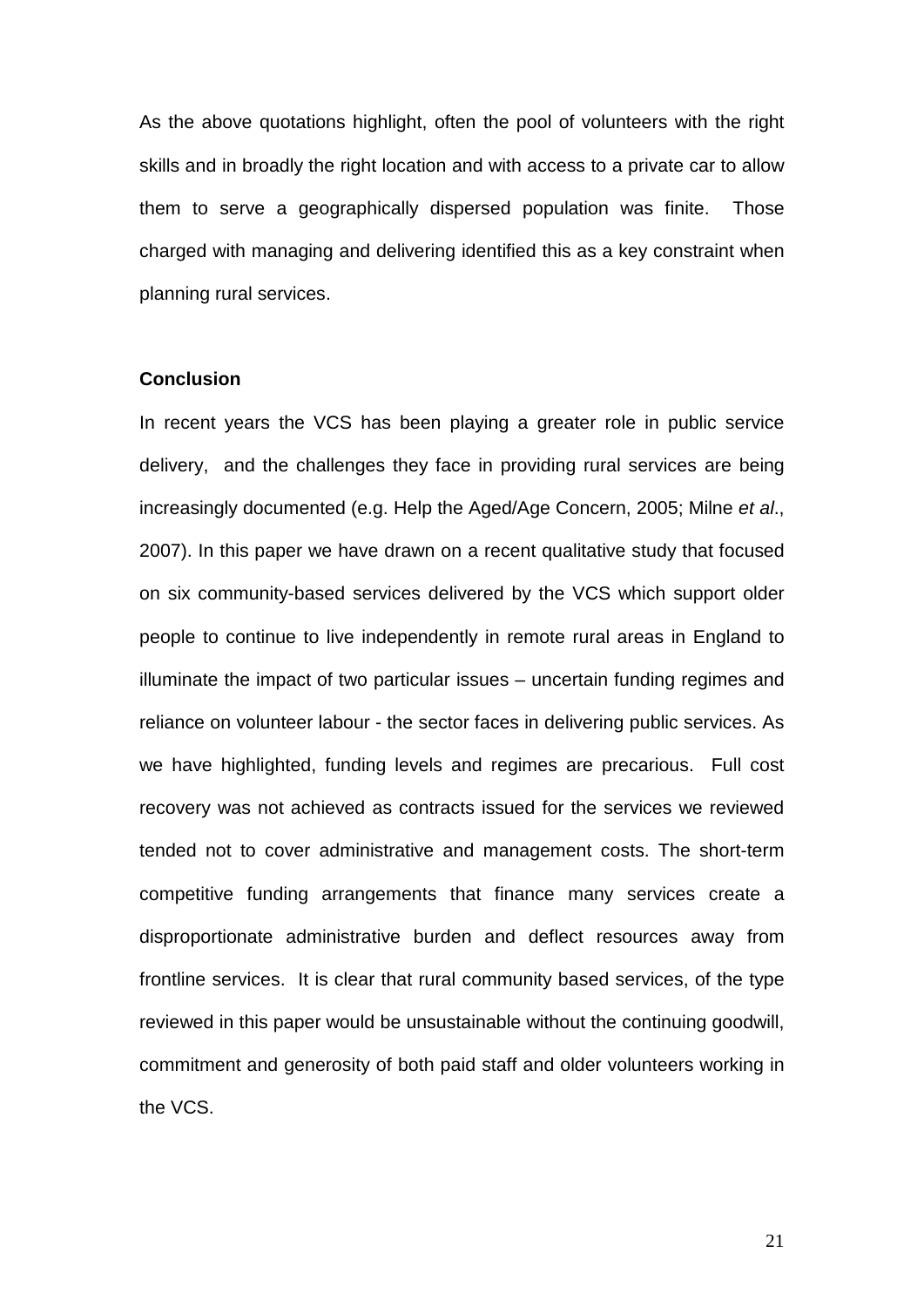Over the period we undertook the research personal budgets (originally known as as individual budgets) were piloted and evaluated elsewhere. They form a key vehicle for the delivery of a new vision for social care in England, built around the key notions of independence and choice (Department of Health, 2005). Recent analyses of these individual budget pilots revealed that, whilst were welcomed by users because they gave them more control over their lives (Glendinning *et al*., 2008; see also Manthorpe and Stevens, 2009), the reality for older service users in rural areas with sparse populations is often a distinct lack of choice when it comes to services (Wenger, 2001; Scharf and Bartlam, 2006). Personalisation potentially generates a new set of challenges for the VCS in terms of the loss of income; as well as increased demand, as they will be called upon to provide much needed information and advice on the personalisation agenda (Manthorpe and Stevens, 2009). Moreover,a number of the service users we interviewed were frail and accessed the services we reviewed because family members had made arrangements on their behalf. The independence and choice of older users may well be undermined when choices are effectively made by others, even if they acting in the best interest of older relatives.

In delivering services to older people in rural areas the surveyed organisations incurred additional transport costs, i.e. the rural premium that accrues when the service users were dispersed over a wide geographical area. A further dimension of the rural premium related to recruiting volunteers with the right skills in the right locations which constrained the capacity of the charity to deliver some services.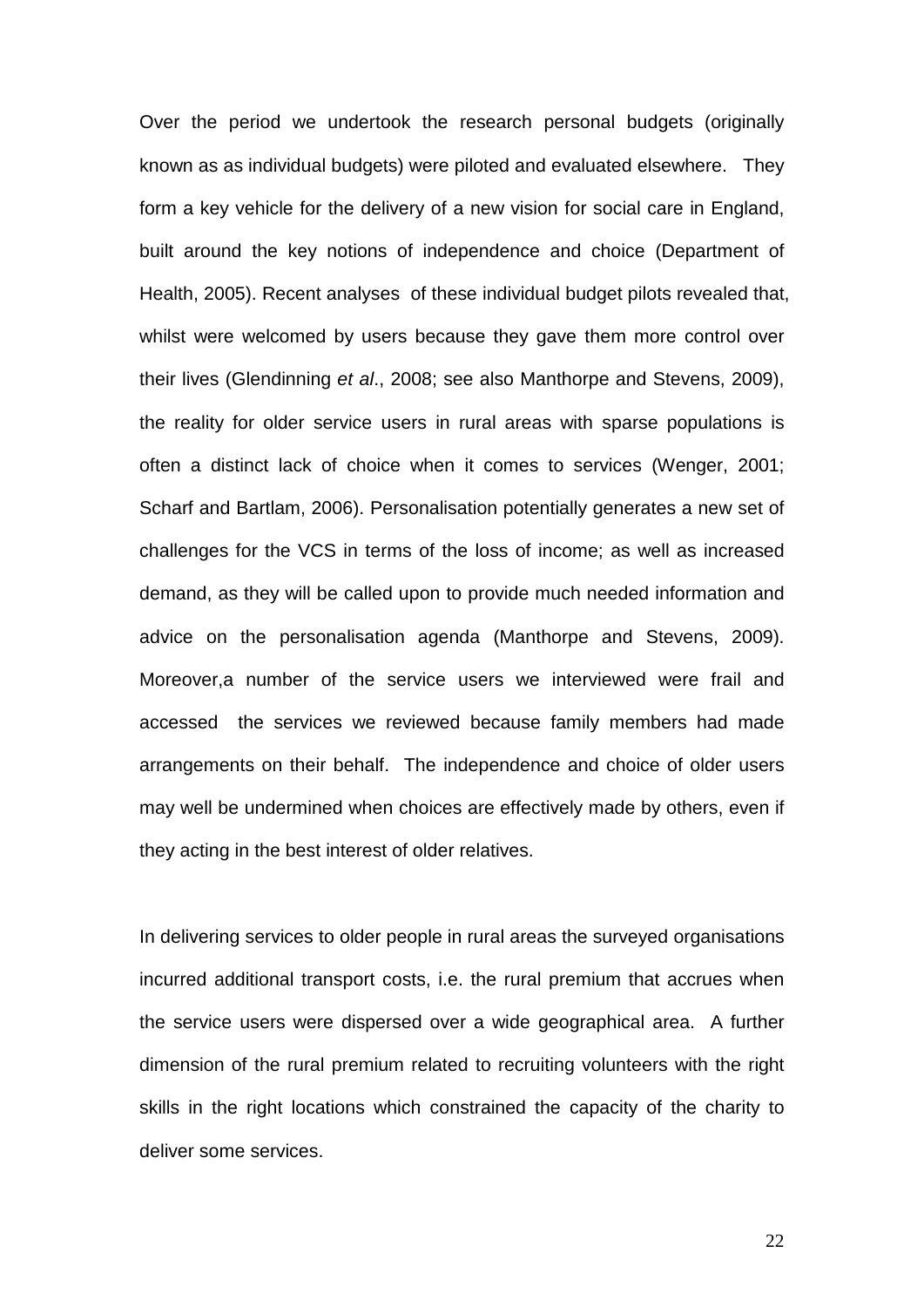Population projections indicate that the demand for community based services will continue to increase placing additional strain on already tight budgets. It has also been reported elsewhere (Age Concern/Help the Aged, 2009) that that increasing numbers are excluded from services by tightening eligibility criteria and means testing. It is highly likely that this situation will get worse after the 2010 General Election when the pressure to reduce public spending, including health and social care budgets, may well result in cutbacks to 'low level' community-based services as providers fight to maintain service provision for the frailest older people with the highest needs. The delivery of community based services by the VCS is being impeded by managerialism, cost containment and short termism, which together can negate the distinctive advantages that VCS involvement might otherwise bring to the sustainability of support for older people in areas of very low population density.

### **Acknowledgements**

This article draws on research funded by Age Concern England. We are grateful to the participants in this research. The analysis of public service delivery has been informed by research funded by the Economic and Social Research Council with Dr Sue Baines, Manchester Metropolitan University and Mr Rob Wilson, Newcastle University (RES 172250051). The views expressed here are those of the authors alone.

| <b>PROJECT</b> | <b>OUTLINE OF SERVICE PROVIDED</b> |
|----------------|------------------------------------|
| <b>NAME</b>    |                                    |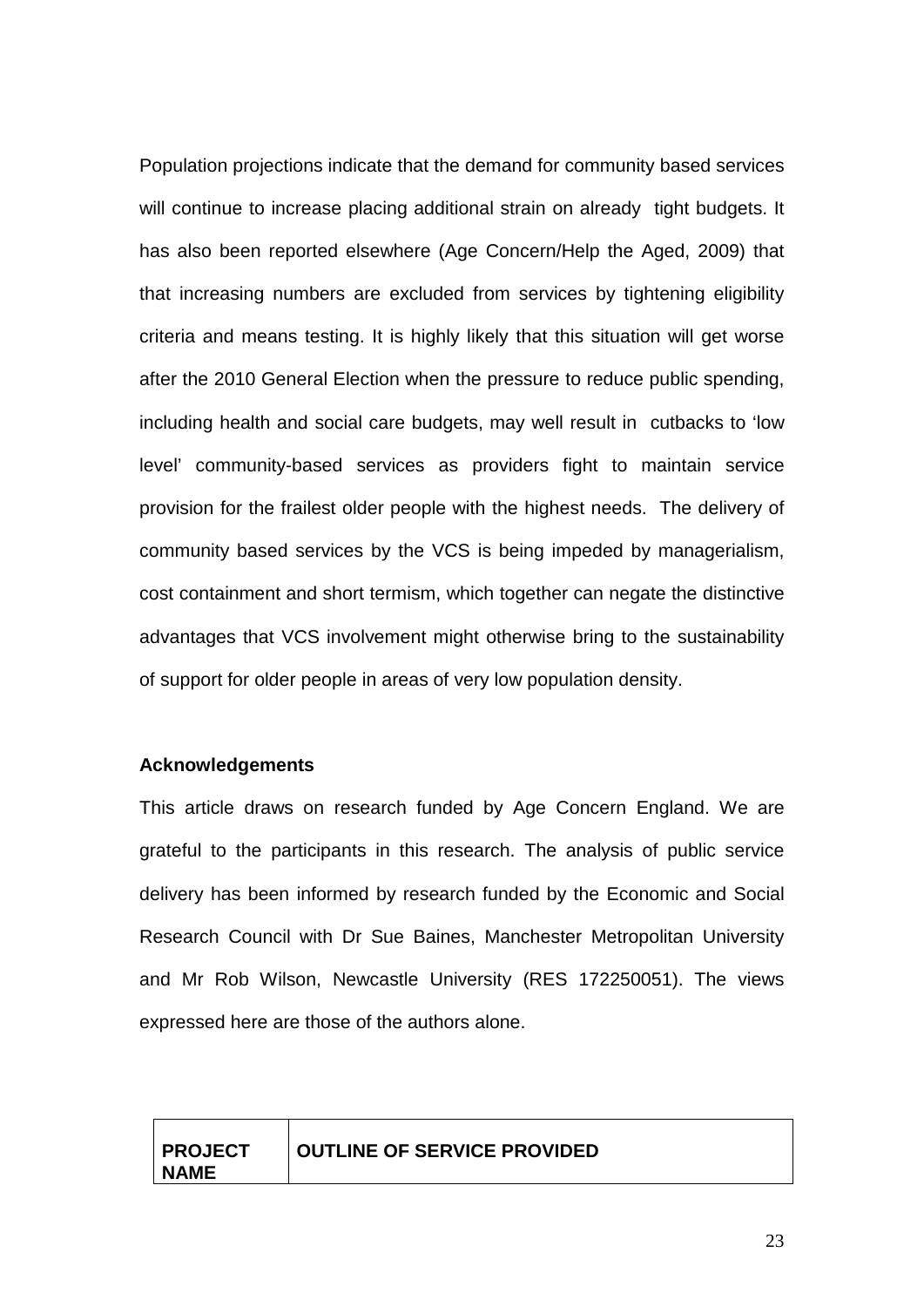| <b>Project</b><br>1<br><b>Community</b><br>Warden<br><b>Service</b>                                 | Community warden giving emotional/practical support to<br>housebound/lonely, bereaved, and people convalescing<br>after hospitalisation in dispersed villages in remote part of<br>a county                                             |
|-----------------------------------------------------------------------------------------------------|-----------------------------------------------------------------------------------------------------------------------------------------------------------------------------------------------------------------------------------------|
| <b>Project</b><br>$\overline{2}$<br><b>Mobilising</b><br>Local<br><b>Communities</b>                | Rural county-wide initiative to grow community self help<br>networks, analysis centred on a neighbourhood lunch club<br>held in a parish centre                                                                                         |
| Project 3<br><b>Accessing</b><br><b>Welfare</b><br><b>Rights</b>                                    | Dedicated worker supported by volunteers helping older<br>residents access entitlements in a tightly defined area<br>(former mining communities and rural villages in part of a<br>county)                                              |
| <b>Project</b><br>$\overline{\mathbf{4}}$<br><b>Befriending</b><br><b>Services</b>                  | Two linked befriending projects which provide a regular<br>social visit for service users living alone or in isolated<br>settings                                                                                                       |
| Project 5<br><b>Information</b><br><b>Advice</b><br>and<br><b>Service</b>                           | Service offering information and advice on benefits and<br>services to older people in dispersed rural areas, including<br>a dedicated worker to visit older people in their homes to<br>help service users access welfare entitlements |
| 6<br><b>Project</b><br>$\qquad \qquad$<br>Lunch<br>Club/<br><b>Mobile</b><br>Care<br><b>Service</b> | Combines a regular social event and meal with delivery of<br>mobile hand, foot and hair care to older people living in<br>very rural settings                                                                                           |

### **Table 1: Village Services**

| <b>Participants</b>   | number                                                                                                                                  | Code in text |
|-----------------------|-----------------------------------------------------------------------------------------------------------------------------------------|--------------|
| <b>Key Informants</b> | $25 -$ charity staff<br>(managers/executives,<br>paid workers involved<br>in service delivery,<br>and volunteer<br>workers) and funders | KI           |
| <b>Service Users</b>  | $44 - 12$ men and 32<br>women services<br>users, aged between<br>58-93 years                                                            | U            |

**Table 2: Study participants**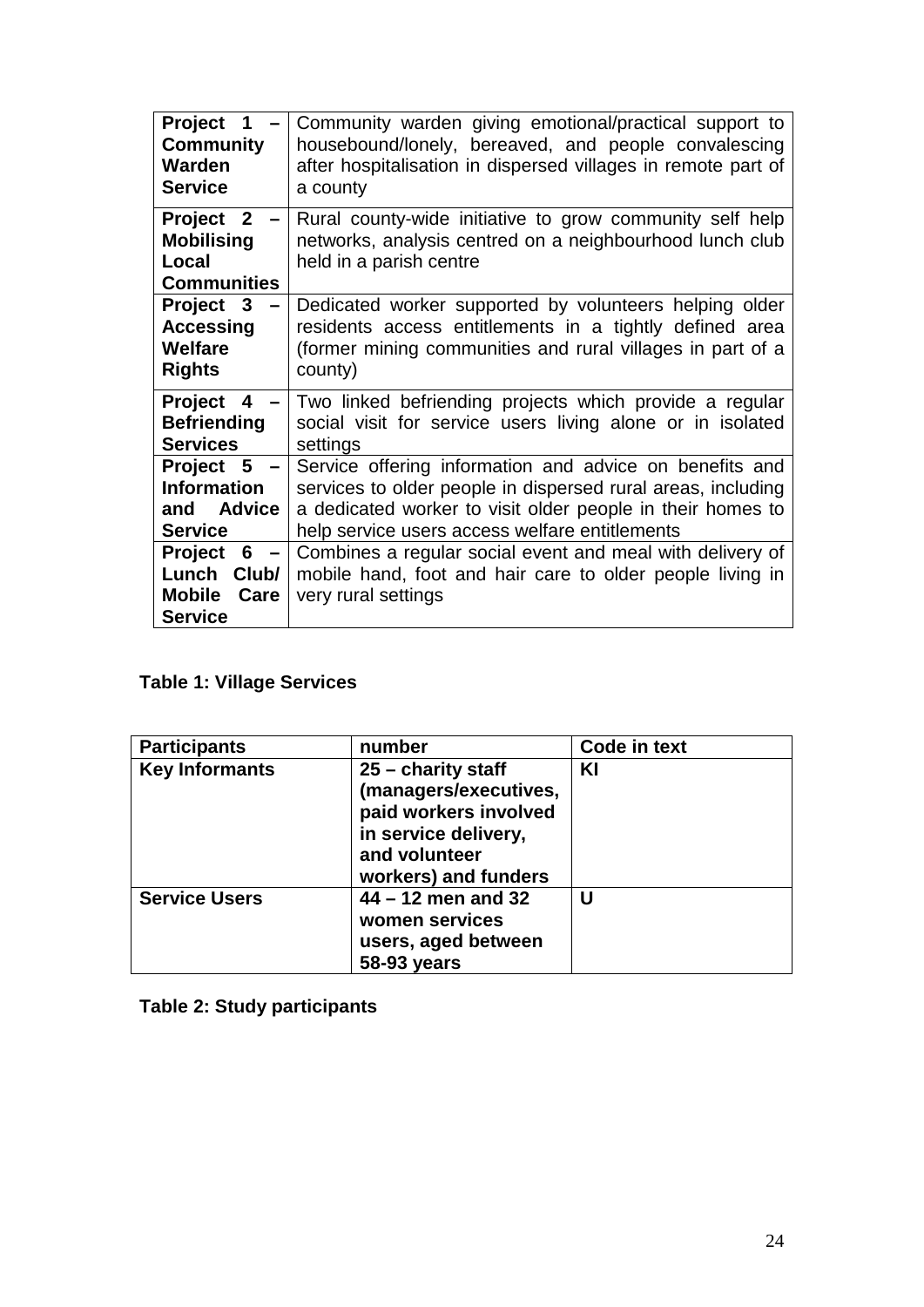### **References**

Age Concern (2007), '*Stamped out: let's make rural post offices work for older people*'*,* London, Age Concern.

Age Concern/ Help The Aged (2009), '*Prevention in practice: service models, methods and impact*', London: Age Concern, Help The Aged

Alcock, P., Brannelly, T., and Ross, L. (2004), '*Formality or flexibility? Voluntary sector contracting in social care and health*', London, NCVO and The Countryside Agency.

Asthana, S., Halliday, J. and Gibson, A. (2009), 'Social exclusion and social justice: a rural perspective on resource allocation', *Policy and Politics*, 37: 2, 201-14.

Atterton, J. (2008), 'Demographics of the ageing rural population Working with older people', 12:3,19-22.

Audit Commission (2006), '*Best Value Indicators, 2005/6*, London, Audit Commission.

Audit Commission (2007), '*Hearts and minds: commissioning from the voluntary sector*', London, Audit Commission*.*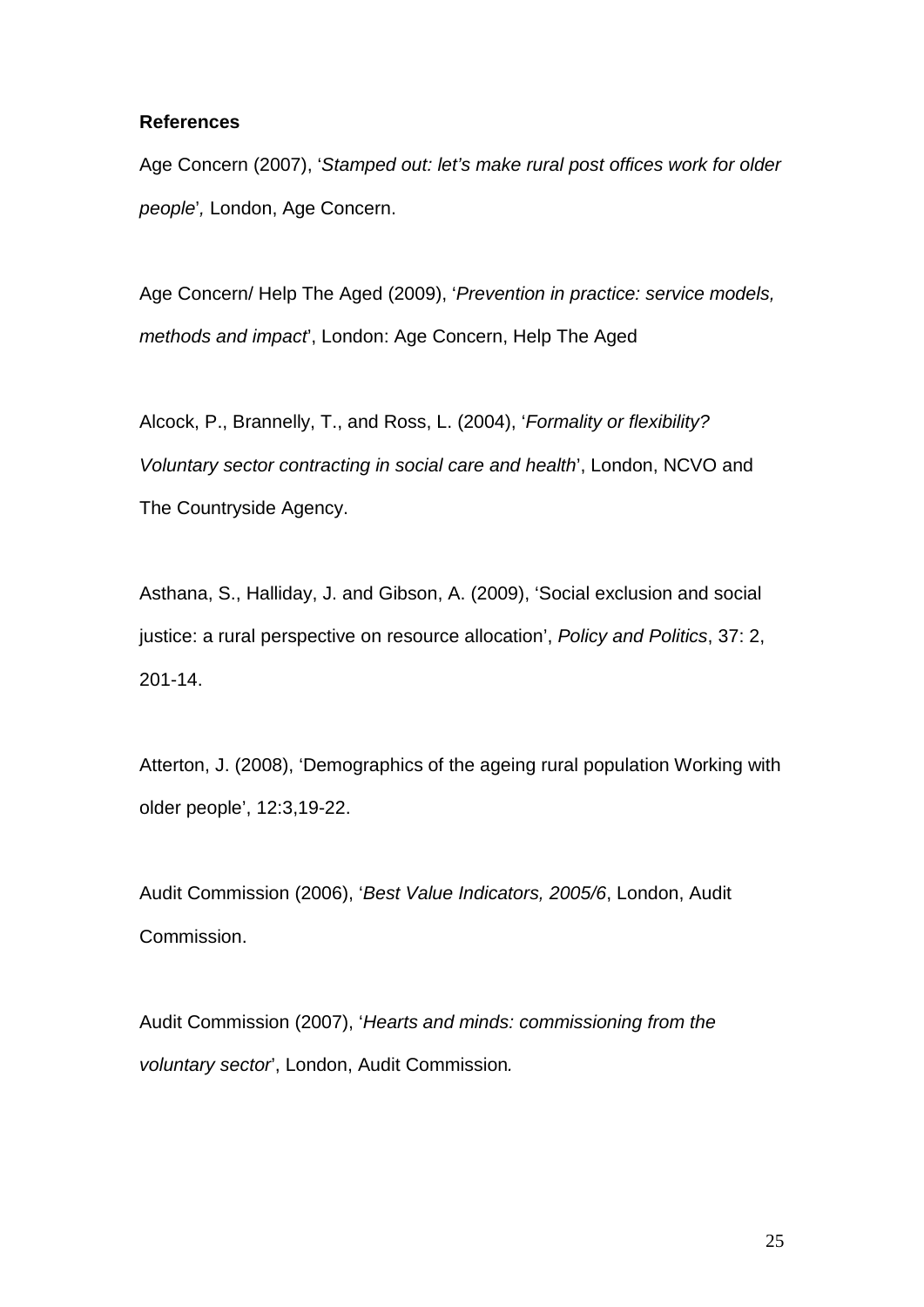AVECO (2008), '*Impact Briefing:Putting impact at the heart of the tendering process*

[https://www.acevo.org.uk/captest/download\\_file.cfm?filename=Impact\\_Briefin](https://www.acevo.org.uk/captest/download_file.cfm?filename=Impact_Briefing_final_version.pdf) [g\\_final\\_version.pdf](https://www.acevo.org.uk/captest/download_file.cfm?filename=Impact_Briefing_final_version.pdf) accessed February 2009

Baines, S.; Wilson, R. and Hardill, I. (2008), 'How can voluntary organisations help to transform care? Articulating Social Value'. Paper presented at the Transforming Elder Care Conference, June  $26<sup>th</sup> - 28<sup>th</sup>$  2008, Copenhagen [\(http://www.sfi.dk/sw52801.asp\)](http://www.sfi.dk/sw52801.asp)

Baldock, J. and Haldow, J. (2002), '*Housebound older people; the links between identity, self esteem and the use of care services*', Research Findings 4, Sheffield, GO programme.

Beckford, J. A. (1991), 'Great Britain: Voluntarism and sectional interests', in R. Wuthnow (ed.) *Between States and Markets: The Voluntary Sector in Comparative Perspective*, Princeton University Press, NJ, USA.

Billis, D. and Glennerster, H. (1998),'Human Services and the Voluntary Sector: Towards a Theory of Comparative Advantage', *Journal of Social Policy*, 27: 1, 79–98

Blackmore, A. (2005),'*The reform of public services: the role of the voluntary sector*', NCVO, London.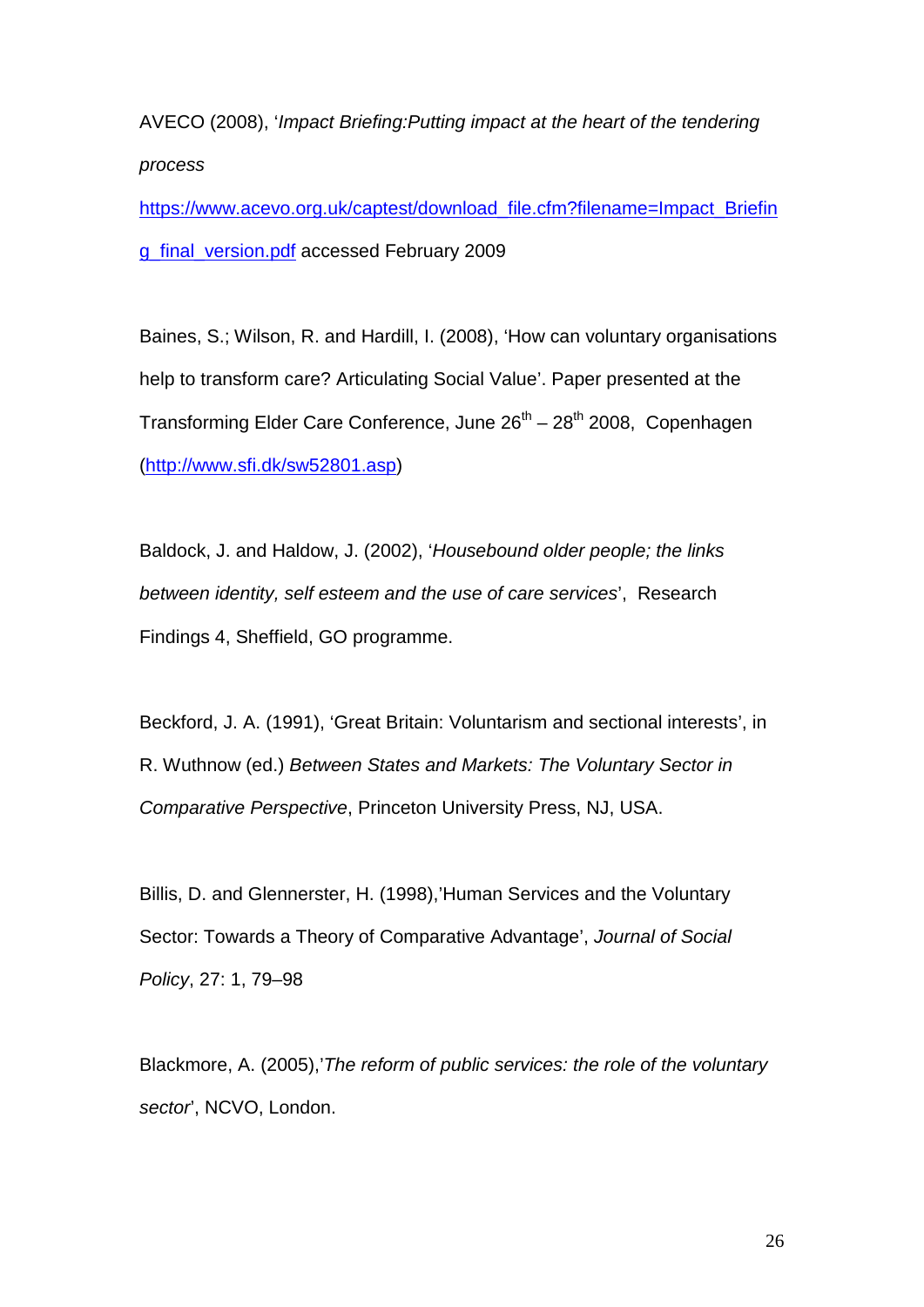Bolton, M. (2003), '*Voluntary Sector Added Value: A discussion paper'*, London, NCVO publications.

Champion, T. and Shepherd, J. (2006), 'Demographic change in rural England' in P. Lowe and L. Speakman (eds.) '*The Ageing Countryside: The Growing Older Population of Rural England'* London: Age Concern England 29-50.

Clark, H., Dyer, S. and Horwood, J. (1998), *'That Bit of Help': The High Value of Low Level Preventative Services for Older People*, Bristol, The Policy Press and Joseph Rowntree Foundation.

Clough, R., Manthorpe, J., OPRSI (Green, B., Fox, D. Raymond G. and Wilson, P., Raymond, V., Sumner, K., Bright, L. and Hay J, (2007), '*The support older people want and the services they need',* York, Joseph Rowntree Foundation.

Charity Commission (2007), '*Stand and Deliver: The Future for Charities Providing Public Services*, Liverpool, Charity Commission

Craig, G. and Manthorpe, J. (2000), 'Social care in rural areas: developing an agenda for research, policy and practice', *JRF Findings, York, Joseph Rowntree Foundation.*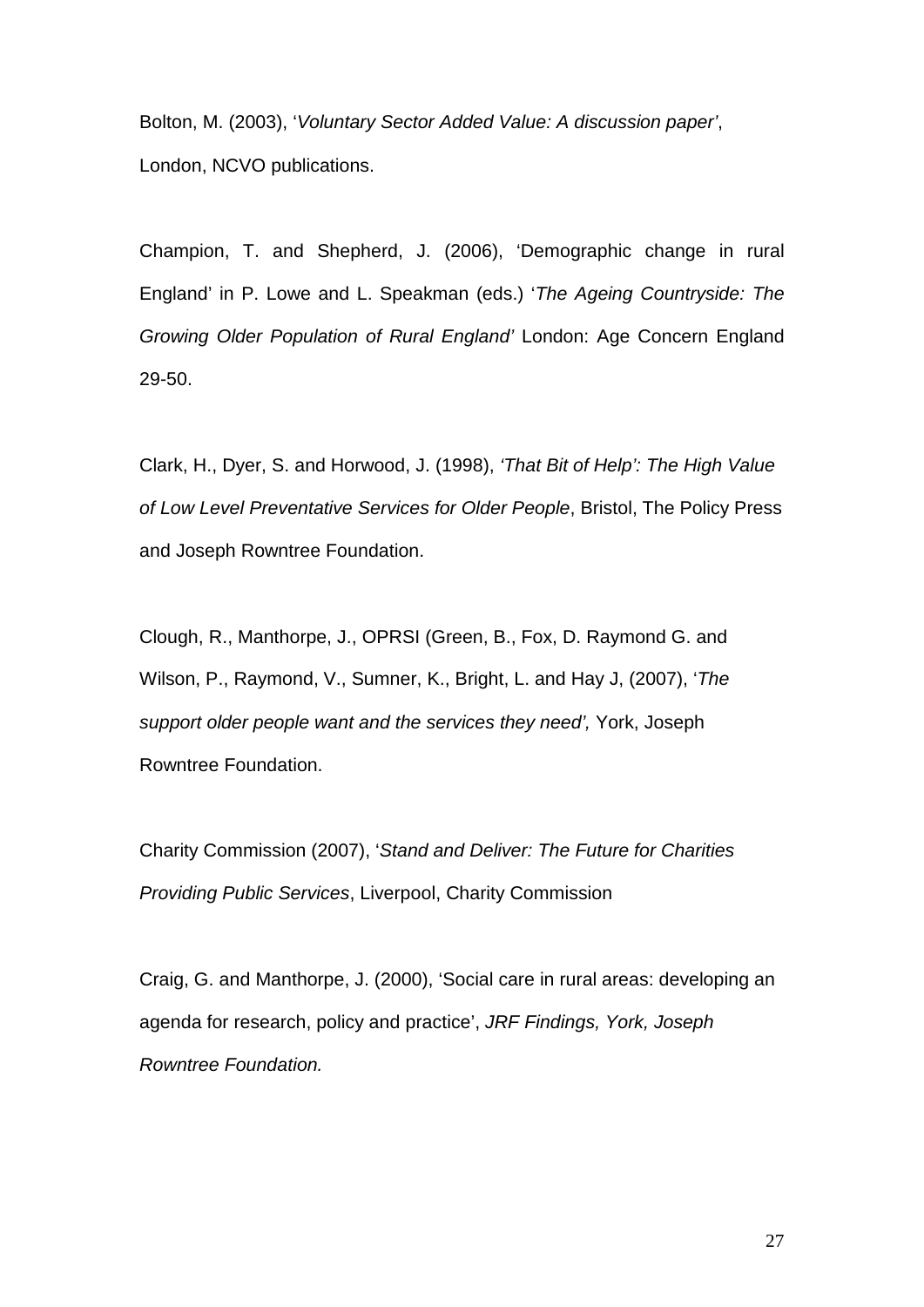Craig, G. (2004) 'Citizenship, exclusion and older people', *Journal of Social Policy,* 33:1, 95-115.

DEFRA (2003), '*Community Capacity Building and Voluntary Sector Infrastructure in Rural England'*, Rural Forum 7: 7, June 2003, London, DEFRA

Department of Health (2005), '*Independence, wellbeing and choice: our vision for the future of adult social care*', London, Dept of Health

Department of Health (2007), '*Putting people first: a shared vision and commitment to the transformation of adult social care* Ministerial Concordat ( [http://www.dh.gov.uk/en/Publicationsandstatistics/Publications/PublicationsPol](http://www.dh.gov.uk/en/Publicationsandstatistics/Publications/PublicationsPolicyAndGuidance/DH_081118%20accessed%20September%2014th%202009) [icyAndGuidance/DH\\_081118 accessed September 14th 2009\)](http://www.dh.gov.uk/en/Publicationsandstatistics/Publications/PublicationsPolicyAndGuidance/DH_081118%20accessed%20September%2014th%202009)

Department of Health (2008), '*The case for change – why England needs a new care and support system*', London, Dept of Health.

Department of Health (2009), '*Shaping the future of care together',* Cm7673 London, TSO.

Dwyer, P. and Hardill, I. (2008), '*Older people and village services: exploring the impact on community based services in rural England'*, London, Age Concern.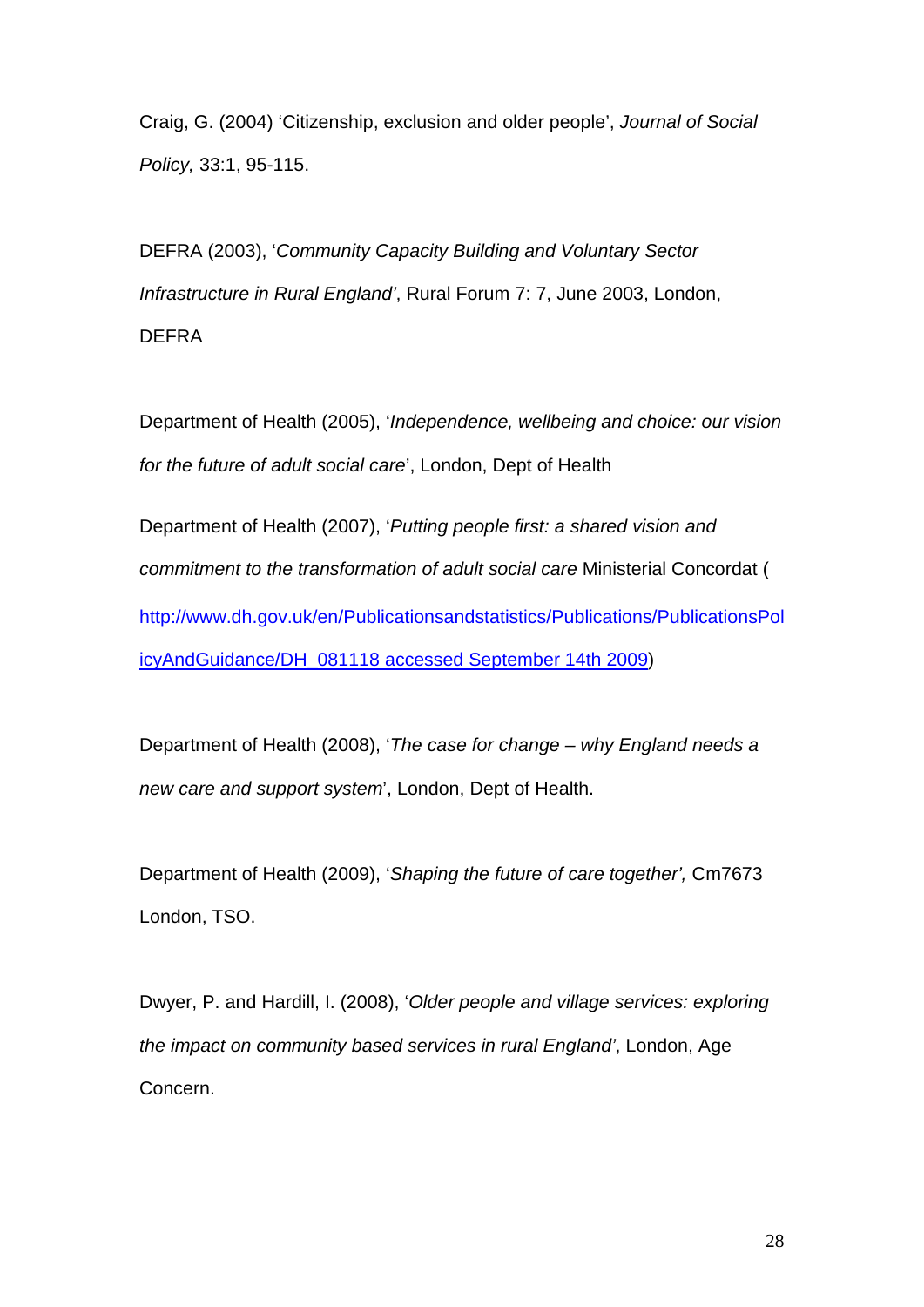Glendinning, C., Challis, D., Fernandez, J-L., Jacobs, S., Jones, K., Knapp, M., Manthorpe, J., Moran, N., Netten, A., Stevens, M. and Wilberforce, M. (2008), '*Evaluation of the Individual Budgets pilot programme: Final report*', York, Social Policy Research Unit, University of York.

Hardill, I. (2006), 'A place in the countryside': migration and the construction of rural living' in P. Lowe and L. Speakman. (eds.) *The Ageing Countryside: The Growing Older Population of Rural England,* London, Age Concern England, 51-68

Hardill, I. Benneworth, P., Baker, M.W. and Budd, L. C. (eds) (2006)*, 'The rise of the English regions?* Regions, Cities and Policy book series London, Routledge.

Help the Aged/Age Concern (2005), '*Delivering for older people in rural areas: a good practice guide'*, London, Help the Aged/Age Concern England, Commission for Rural Communities, DEFRA.

HMG (2005), '*Opportunity Age. Meeting the challenges of ageing in the 21st century*', London, Department of Work and Pensions

HMG (2009), '*Building a Society for all Ages*', Cm 7655 (http://www.hmg.gov.uk/buildingasocietyforallages.aspx accessed September  $14^{th}$  2009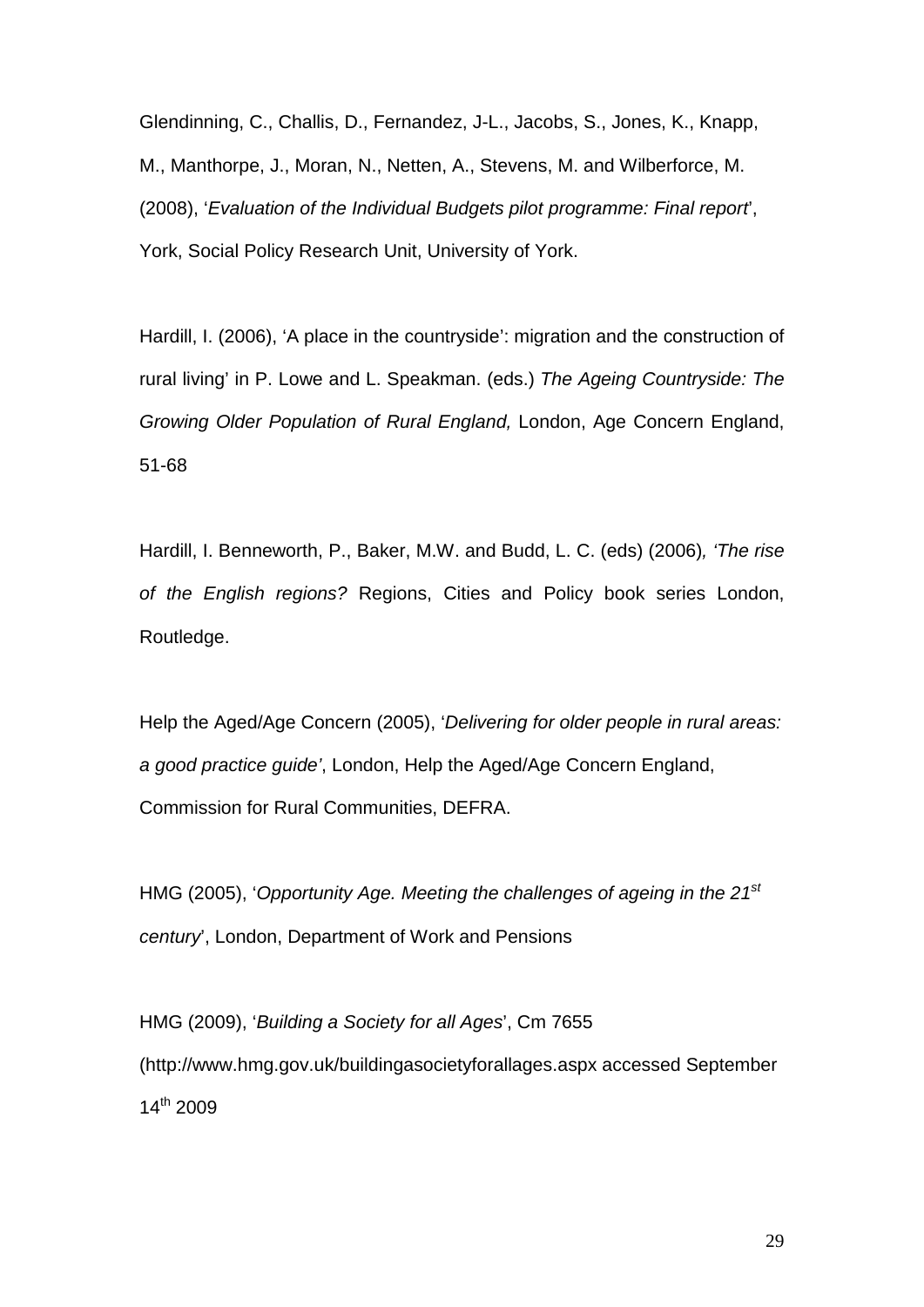HM Treasury (2002),'*The Role of the Voluntary and Community Sector in Service Delivery: A Cross-Cutting Review*', London, HMSO.

House of Commons (2006),'*Select committee on public accounts: Thirtysecond report*', London, HMSO.

Law, A. and Mooney, G. (2007),'*New Labour/Hard Labour? Restructuring and Resistance Inside the Welfare Industry'*, Bristol, The Policy Press

Le Mesurier, N. (2003), '*The Hidden Store: Older People's Contributions to Rural Communities'*, London, Age Concern.

Le Mesurier, N. (2006), 'The contributions of older people to rural community and citizenship', in P. Lowe and L. Speakman (eds.) *The Ageing Countryside: The Growing Older Population of Rural England,* London, Age Concern England, 133-46.

Lowe, P. and Speakman, L. (eds) (2006),'*The ageing countryside: the growing older population of rural England'*, London, Age Concern, England.

Machin, J. and Ellis Paine, A. (2008),'*Management matters: a national survey of volunteer management capacity'* London, Institute for Volunteering Research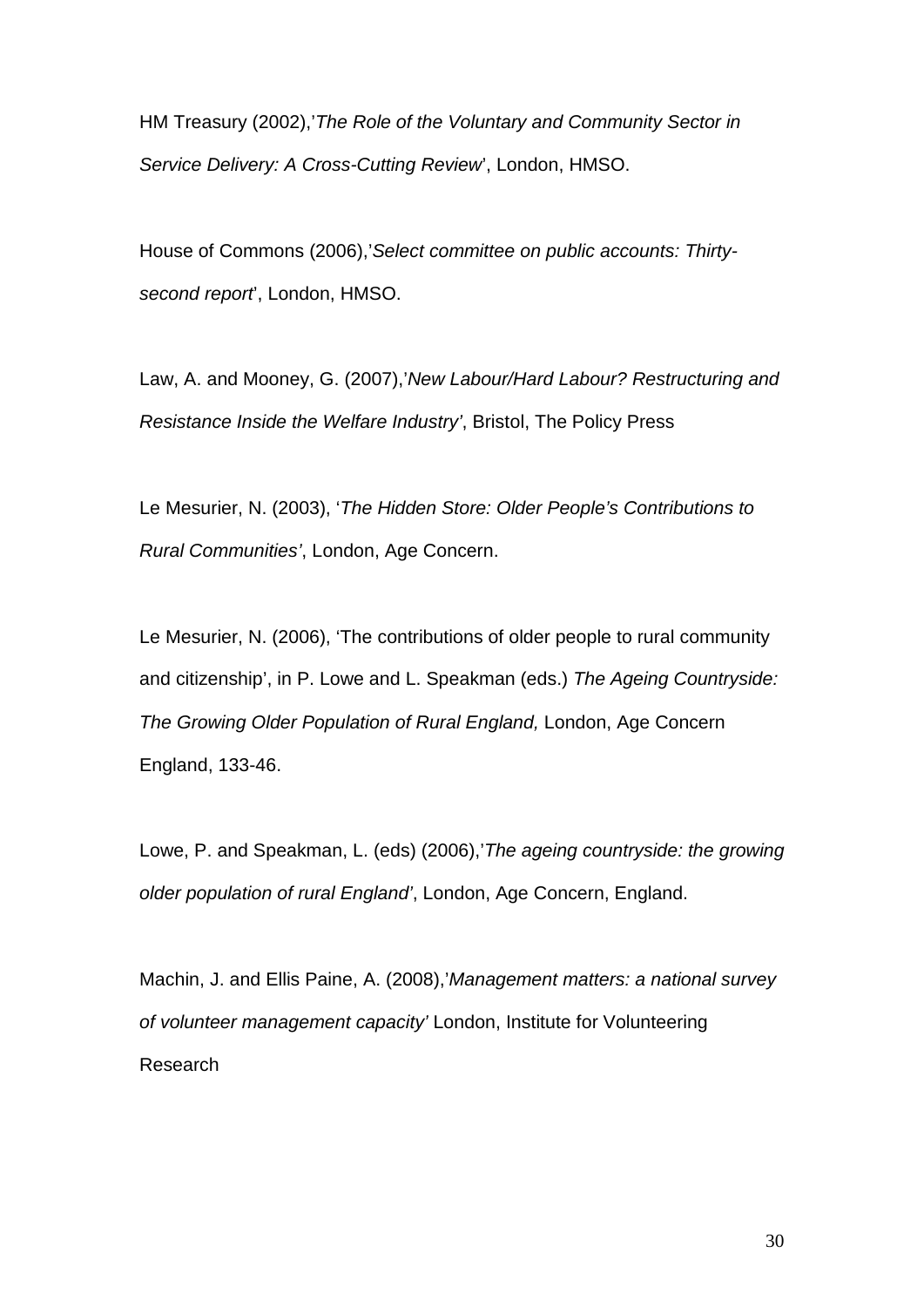Manthorpe, J., Malin, N. and Stubbs, H. (2004), 'Older people's views on rural life: a study of three villages', *International Journal of Older People Nursing,* in assoc. with *Journal of Clinical Nursing* 13:6b, 97-104.

Manthorpe, J. and Stevens, M. (2009), 'Increasing care options in the countryside: developing an understanding of the potential impact of personalisation for social work with rural older people', *British Journal of Social Work*, pre publication online, 1-19

Milne, A., Hatzidimitriadou, E. and Wiseman, J. (2007), ' Health and Quality of Life Among Older People in Rural England: Exploring the Impact and Efficacy of Policy', *Journal of Social Policy* 36: 3, 477–495

Murphy, R., Wedlock, E. and King, J. (2005) '*Early findings from the Home Office Citizenship Survey',* Home Office Online report 49/05, <http://www.homeoffice.gov.uk/rds/pdfs05/rdsolr4905.pdf> [Accessed August 2008].

National Council for Voluntary Organisations (2002), '*Supporting Rural Voluntary Action'*, London, NCVO Publications

Osborne, S. P. and McLaughlin, K. (2004),'The Cross-Cutting Review of the Voluntary Sector: Where Next for Local Government- Voluntary Sector Relationships?', *Regional Studies*, 38:5,571 — 580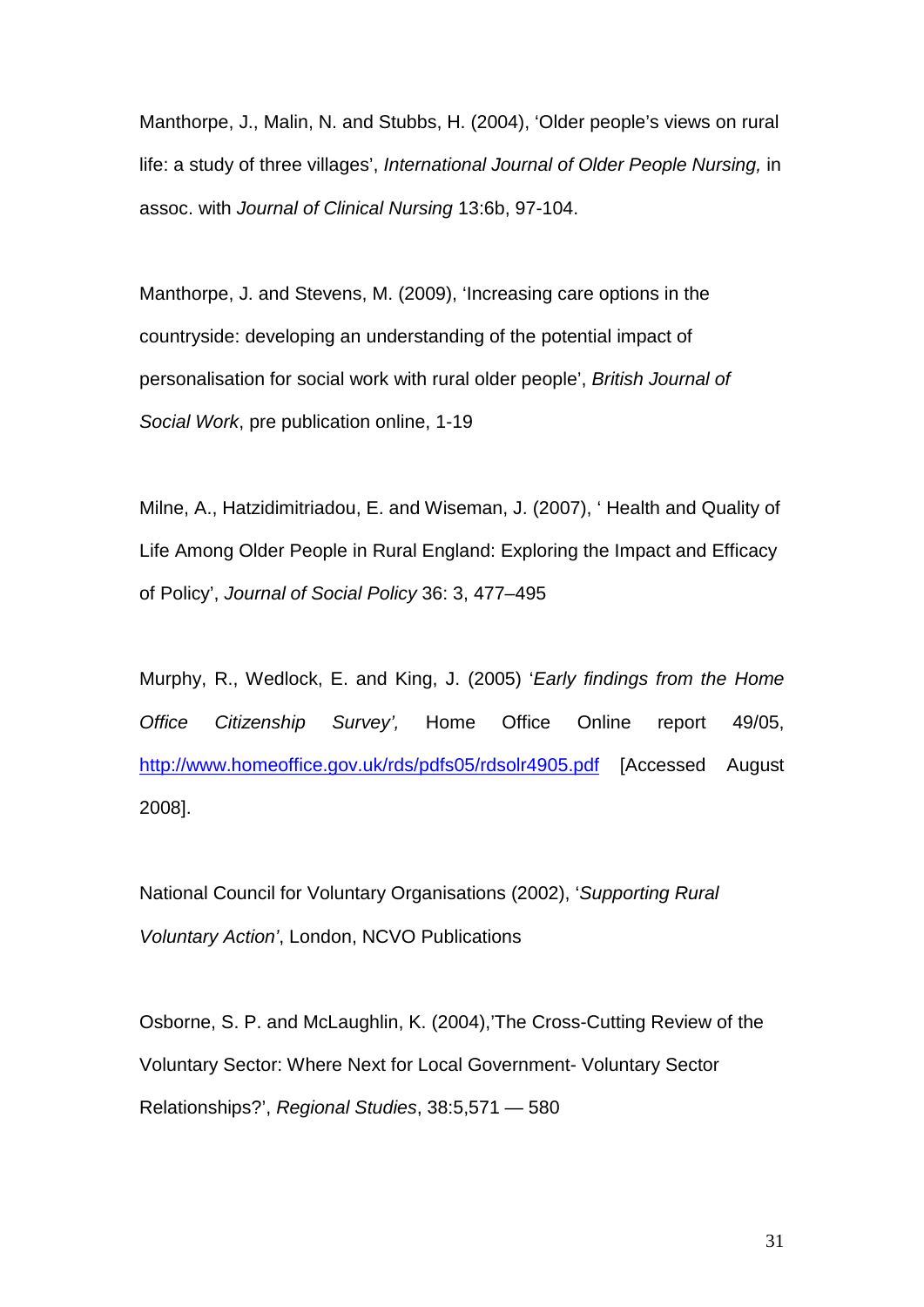Paxton, W., Pearce, N., Unwin, J. and Molyneux, P. (2005), '*The voluntary sector delivering public services: Transfer or transformation?*', York, Joseph Rowntree Foundation.

Raynes, N., Clark, H. and Beecham, J. (2006),'*The report of the Older People's Inquiry into 'That Bit of Help',* York, Joseph Rowntree Foundation.

Reichardt, O., Kane, D., Pratten, B., and Wilding, K. (2008), '*The UK Civil Society Almanac 2008*, London, NCVO

Ritchie, J. and Spencer, L. (eds.) (2003), '*Qualitative Research Practice',* London, Sage.

Scharf, T. and Bartlam, B. (2006), '*Rural disadvantage: quality of life and disadvantage amongst older people: a pilot study*', Cheltenham, Commission for Rural Communities.

Sherwood, K., and Lewis, G. (2000), 'Accessing health care in a rural area: an evaluation of a voluntary medical transport scheme in the English Midlands,' *Health and Place,* 6:4, 337-50.

Wardell, F, Lishman, J. and Whalley, L. (2000), 'Who volunteers?' *The British Journal of Social Work* 30: 2, 227-248

Wenger, C. G. (2001), 'Myths and realities of ageing in rural Britain', *Ageing and Society,* 21, 117-130.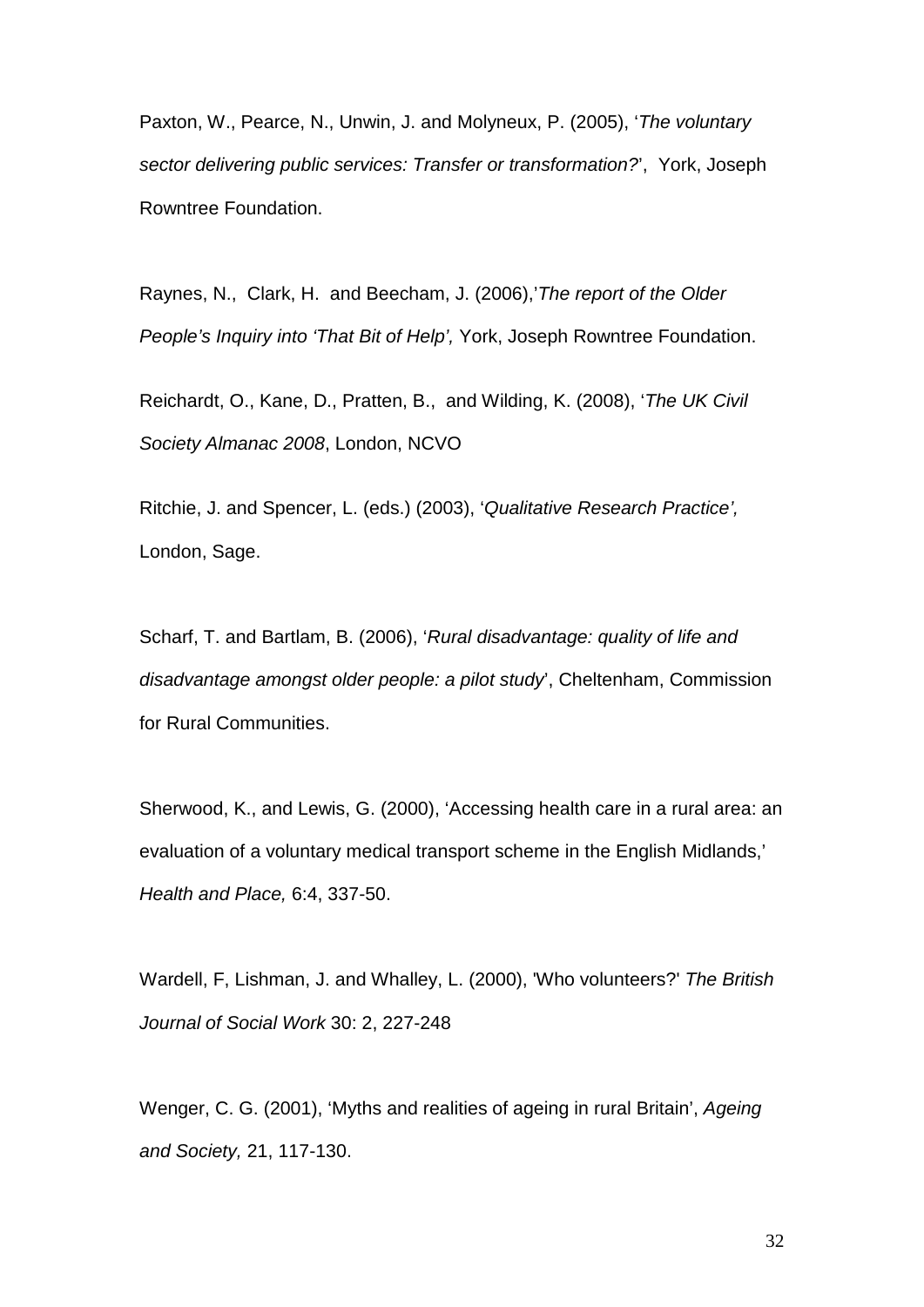Wilding, K., Clark, J., Griffith, M., Jochum, V and Wainwright, S. (2006),'*The UK Voluntary Sector Almanac: The State of the Sector,'* London, NVCO

Williams, C. (2003), 'Developing community involvement: contrasting local and regional participatory cultures in Britain and their implications for policy', *Regional Studies*, 37, 531-42.